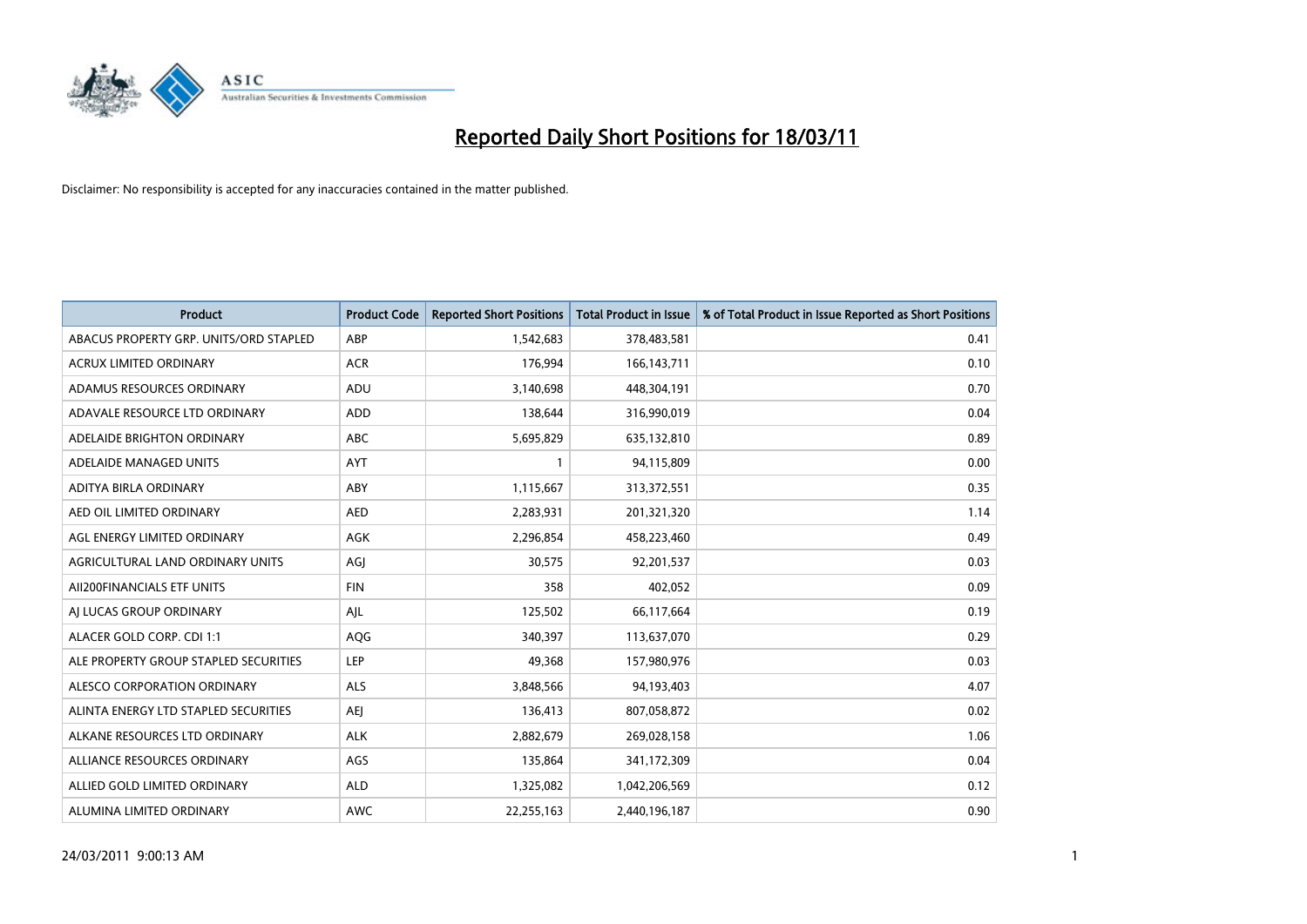

| <b>Product</b>                          | <b>Product Code</b> | <b>Reported Short Positions</b> | <b>Total Product in Issue</b> | % of Total Product in Issue Reported as Short Positions |
|-----------------------------------------|---------------------|---------------------------------|-------------------------------|---------------------------------------------------------|
| AMADEUS ENERGY ORDINARY                 | AMU                 | 454,000                         | 300,288,855                   | 0.15                                                    |
| AMALGAMATED HOLDINGS ORDINARY           | AHD                 | 6,014                           | 157,458,568                   | 0.00                                                    |
| AMCOR LIMITED ORDINARY                  | <b>AMC</b>          | 9,260,910                       | 1,226,387,533                 | 0.77                                                    |
| AMP CAPITAL CHINA ORDINARY UNITS        | <b>AGF</b>          | 65,310                          | 337,034,455                   | 0.02                                                    |
| AMP LIMITED DEF EX AXA APH              | <b>AMPN</b>         | 1,880,120                       | 722,167,556                   | 0.26                                                    |
| AMP LIMITED ORDINARY                    | AMP                 | 75,143,367                      | 2,094,424,200                 | 3.57                                                    |
| AMPELLA MINING ORDINARY                 | <b>AMX</b>          | 497,056                         | 202,975,108                   | 0.24                                                    |
| ANSELL LIMITED ORDINARY                 | <b>ANN</b>          | 4,295,845                       | 133,007,903                   | 3.24                                                    |
| ANTARES ENERGY LTD ORDINARY             | <b>AZZ</b>          | 710,812                         | 283,000,000                   | 0.26                                                    |
| ANZ BANKING GRP LTD ORDINARY            | ANZ                 | 6,656,356                       | 2,596,366,910                 | 0.24                                                    |
| APA GROUP STAPLED SECURITIES            | <b>APA</b>          | 7,153,146                       | 551,689,118                   | 1.30                                                    |
| APEX MINERALS NL ORDINARY               | <b>AXM</b>          | 945,146                         | 3,917,821,105                 | 0.02                                                    |
| APN EUROPEAN RETAIL UNITS STAPLED SEC.  | <b>AEZ</b>          | 11,832                          | 544,910,660                   | 0.00                                                    |
| APN NEWS & MEDIA ORDINARY               | <b>APN</b>          | 22,640,814                      | 606,084,019                   | 3.73                                                    |
| AQUARIUS PLATINUM. ORDINARY             | <b>AOP</b>          | 2,941,808                       | 463,266,640                   | 0.63                                                    |
| AQUILA RESOURCES ORDINARY               | <b>AQA</b>          | 3,033,389                       | 374,323,124                   | 0.80                                                    |
| ARAFURA RESOURCE LTD ORDINARY           | <b>ARU</b>          | 3,885,238                       | 367,930,342                   | 1.05                                                    |
| ARB CORPORATION ORDINARY                | <b>ARP</b>          | 217,009                         | 72,481,302                    | 0.31                                                    |
| ARDENT LEISURE GROUP STAPLED SECURITIES | AAD                 | 803,561                         | 318,147,978                   | 0.25                                                    |
| ARGO INVESTMENTS ORDINARY               | ARG                 | 1,300                           | 611,252,582                   | 0.00                                                    |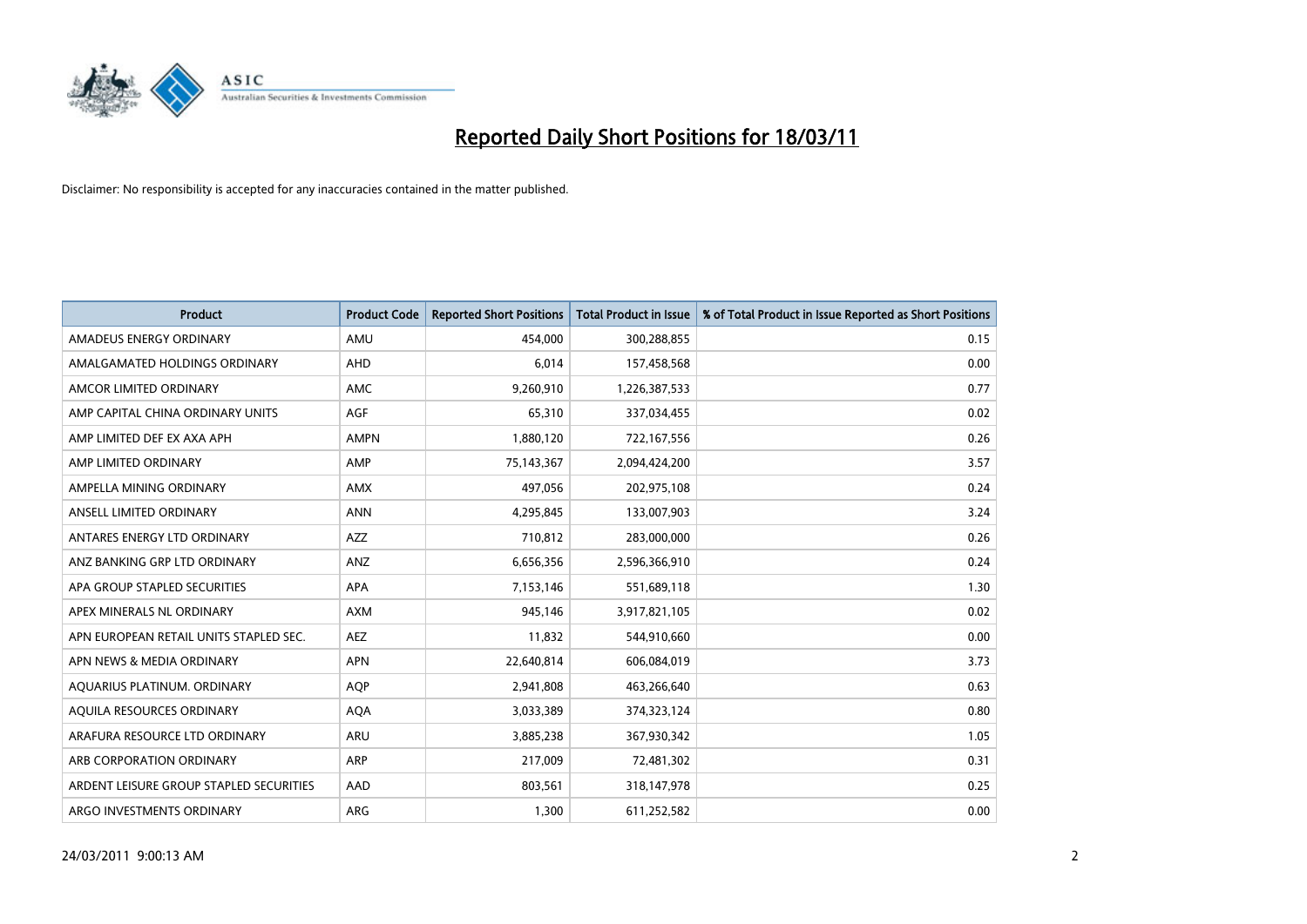

| <b>Product</b>                          | <b>Product Code</b> | <b>Reported Short Positions</b> | <b>Total Product in Issue</b> | % of Total Product in Issue Reported as Short Positions |
|-----------------------------------------|---------------------|---------------------------------|-------------------------------|---------------------------------------------------------|
| ARISTOCRAT LEISURE ORDINARY             | ALL                 | 28,650,858                      | 533,983,910                   | 5.38                                                    |
| ASCIANO LIMITED ORDINARY                | <b>AIO</b>          | 20,999,205                      | 2,926,103,883                 | 0.72                                                    |
| ASG GROUP LIMITED ORDINARY              | ASZ                 | 25,141                          | 168,247,718                   | 0.01                                                    |
| ASPEN GROUP ORD/UNITS STAPLED           | <b>APZ</b>          | 1,258,110                       | 592,674,670                   | 0.19                                                    |
| ASPIRE MINING LTD ORDINARY              | <b>AKM</b>          | 18,332                          | 534,723,044                   | 0.00                                                    |
| ASTON RES LTD ORDINARY                  | <b>AZT</b>          | 235,685                         | 204,527,604                   | 0.11                                                    |
| ASTRO JAP PROP GROUP STAPLED SECURITIES | AJA                 | 17,639                          | 58,445,002                    | 0.02                                                    |
| ASX LIMITED ORDINARY                    | <b>ASX</b>          | 1,144,558                       | 175,136,729                   | 0.63                                                    |
| ATLANTIC LIMITED ORDINARY               | ATI                 | 678,000                         | 112,253,148                   | 0.60                                                    |
| ATLAS IRON LIMITED ORDINARY             | <b>AGO</b>          | 5,926,767                       | 815,639,834                   | 0.71                                                    |
| AURORA MINERALS LTD ORDINARY            | <b>ARM</b>          | 5,629                           | 104,167,499                   | 0.01                                                    |
| AURORA OIL & GAS ORDINARY               | <b>AUT</b>          | 706,689                         | 403,437,342                   | 0.18                                                    |
| AUSDRILL LIMITED ORDINARY               | <b>ASL</b>          | 529,199                         | 262,933,906                   | 0.18                                                    |
| AUSENCO LIMITED ORDINARY                | AAX                 | 3,963,928                       | 122,511,701                   | 3.24                                                    |
| <b>AUSTAL LIMITED ORDINARY</b>          | ASB                 | 187,912                         | 188,069,638                   | 0.10                                                    |
| AUSTAR UNITED ORDINARY                  | <b>AUN</b>          | 3,928,741                       | 1,271,389,658                 | 0.31                                                    |
| AUSTBROKERS HOLDINGS ORDINARY           | <b>AUB</b>          | $\overline{2}$                  | 54,339,433                    | 0.00                                                    |
| AUSTEREO GROUP LTD. ORDINARY            | <b>AEO</b>          | 481,669                         | 344,783,708                   | 0.14                                                    |
| AUSTIN ENGINEERING ORDINARY             | ANG                 | 44,388                          | 71,714,403                    | 0.05                                                    |
| <b>AUSTRALAND ASSETS ASSETS</b>         | <b>AAZPB</b>        | 1,168                           | 2,750,000                     | 0.04                                                    |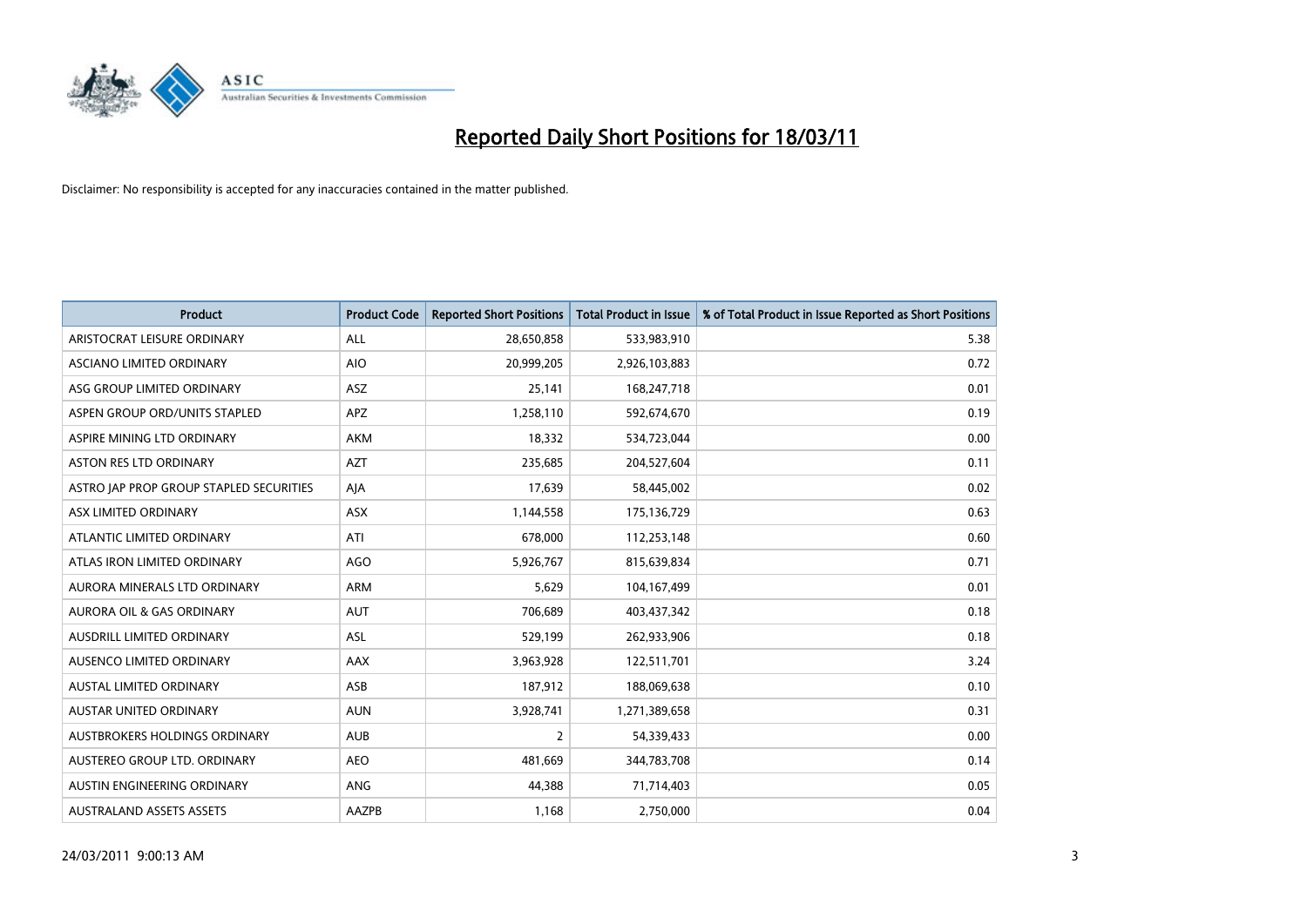

| <b>Product</b>                       | <b>Product Code</b> | <b>Reported Short Positions</b> | <b>Total Product in Issue</b> | % of Total Product in Issue Reported as Short Positions |
|--------------------------------------|---------------------|---------------------------------|-------------------------------|---------------------------------------------------------|
| AUSTRALAND PROPERTY STAPLED SECURITY | <b>ALZ</b>          | 1,112,532                       | 576,846,597                   | 0.17                                                    |
| AUSTRALIAN AGRICULT, ORDINARY        | AAC                 | 4,752,504                       | 264,264,459                   | 1.77                                                    |
| <b>AUSTRALIAN EDUCATION UNITS</b>    | <b>AEU</b>          | 625,000                         | 134,973,383                   | 0.46                                                    |
| AUSTRALIAN INFRASTR. UNITS/ORDINARY  | <b>AIX</b>          | 1,177,287                       | 620,733,944                   | 0.20                                                    |
| AUSTRALIAN MINES LTD ORDINARY        | <b>AUZ</b>          | 1,400,000                       | 576,910,315                   | 0.24                                                    |
| AUSTRALIAN PHARM, ORDINARY           | API                 | 868.854                         | 488,115,883                   | 0.17                                                    |
| AUTOMOTIVE HOLDINGS ORDINARY         | <b>AHE</b>          | 88.820                          | 226,387,577                   | 0.04                                                    |
| AVEXA LIMITED ORDINARY               | <b>AVX</b>          | 243,657                         | 847,688,779                   | 0.03                                                    |
| AWE LIMITED ORDINARY                 | <b>AWE</b>          | 2,241,837                       | 521,871,941                   | 0.44                                                    |
| AXA ASIA PACIFIC ORDINARY            | <b>AXA</b>          | 3,803,218                       | 2,067,095,545                 | 0.18                                                    |
| AZUMAH RESOURCES ORDINARY            | <b>AZM</b>          | 29,309                          | 272,696,055                   | 0.01                                                    |
| <b>BANDANNA ENERGY ORDINARY</b>      | <b>BND</b>          | 319,139                         | 426,265,482                   | 0.07                                                    |
| BANK OF QUEENSLAND. ORDINARY         | <b>BOO</b>          | 3,512,486                       | 222,072,957                   | 1.59                                                    |
| <b>BANNERMAN RESOURCES ORDINARY</b>  | <b>BMN</b>          | 194,500                         | 234,435,934                   | 0.08                                                    |
| <b>BASS STRAIT OIL CO ORDINARY</b>   | <b>BAS</b>          | 1,482                           | 291,030,250                   | 0.00                                                    |
| <b>BATHURST RESOURCES ORDINARY</b>   | <b>BTU</b>          | 5,732,133                       | 613,291,330                   | 0.93                                                    |
| <b>BAUXITE RESOURCE LTD ORDINARY</b> | <b>BAU</b>          | 100,535                         | 235,379,896                   | 0.04                                                    |
| <b>BC IRON LIMITED ORDINARY</b>      | <b>BCI</b>          | 47,554                          | 94,361,000                    | 0.04                                                    |
| BEACH ENERGY LIMITED ORDINARY        | <b>BPT</b>          | 2,565,744                       | 1,099,021,290                 | 0.24                                                    |
| BEADELL RESOURCE LTD ORDINARY        | <b>BDR</b>          | 63,215                          | 622,097,828                   | 0.01                                                    |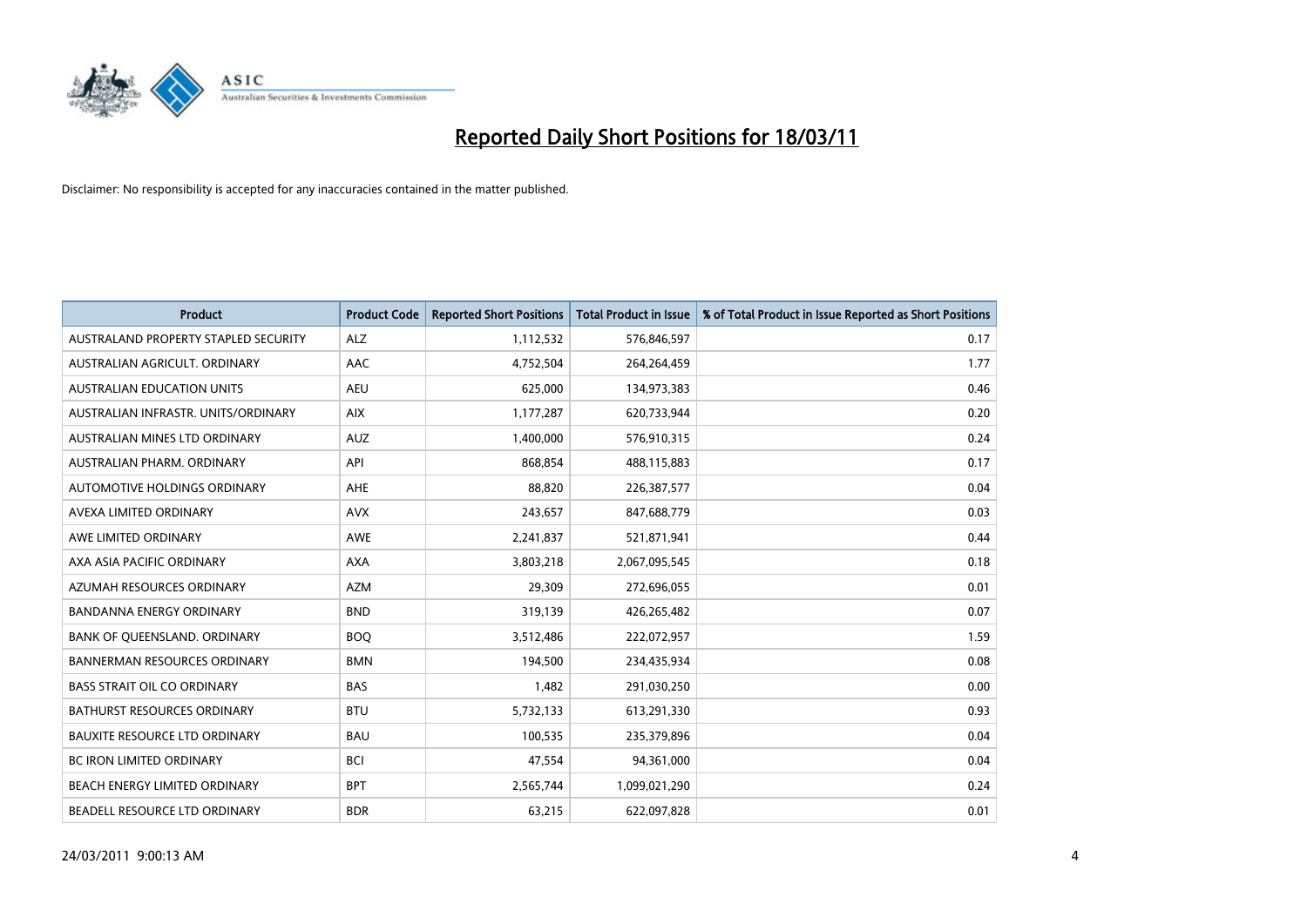

| Product                              | <b>Product Code</b> | <b>Reported Short Positions</b> | <b>Total Product in Issue</b> | % of Total Product in Issue Reported as Short Positions |
|--------------------------------------|---------------------|---------------------------------|-------------------------------|---------------------------------------------------------|
| BENDIGO AND ADELAIDE ORDINARY        | <b>BEN</b>          | 6,647,220                       | 357,645,518                   | 1.86                                                    |
| BERKELEY RESOURCES ORDINARY          | <b>BKY</b>          | 242,149                         | 174,298,148                   | 0.13                                                    |
| BETASHARES ASX FIN ETF UNITS         | <b>OFN</b>          | 28,500                          | 4,509,251                     | 0.63                                                    |
| BETASHARES ASX RES ETF UNITS         | <b>ORE</b>          | 150,000                         | 4,519,432                     | 3.32                                                    |
| BHP BILLITON LIMITED ORDINARY        | <b>BHP</b>          | 38,124,262                      | 3,356,081,497                 | 1.13                                                    |
| <b>BILLABONG ORDINARY</b>            | <b>BBG</b>          | 12,263,149                      | 253,613,826                   | 4.83                                                    |
| <b>BIOTA HOLDINGS ORDINARY</b>       | <b>BTA</b>          | 2,151,255                       | 181,417,556                   | 1.19                                                    |
| <b>BISALLOY STEEL ORDINARY</b>       | <b>BIS</b>          | 84,480                          | 216,455,965                   | 0.04                                                    |
| BKI INVESTMENT LTD ORDINARY          | <b>BKI</b>          | 508                             | 422,863,407                   | 0.00                                                    |
| <b>BLACKMORES LIMITED ORDINARY</b>   | <b>BKL</b>          | 1,076                           | 16,744,292                    | 0.01                                                    |
| <b>BLACKTHORN RESOURCES ORDINARY</b> | <b>BTR</b>          | 35,848                          | 106,885,300                   | 0.03                                                    |
| <b>BLUESCOPE STEEL LTD ORDINARY</b>  | <b>BSL</b>          | 34,779,678                      | 1,842,207,385                 | 1.87                                                    |
| <b>BOART LONGYEAR ORDINARY</b>       | <b>BLY</b>          | 4,495,649                       | 461,163,412                   | 0.99                                                    |
| <b>BONDI MINING LIMITED ORDINARY</b> | <b>BOM</b>          | 268.333                         | 101,912,807                   | 0.26                                                    |
| <b>BOOM LOGISTICS ORDINARY</b>       | <b>BOL</b>          | 337,999                         | 461,500,712                   | 0.07                                                    |
| <b>BORAL LIMITED, ORDINARY</b>       | <b>BLD</b>          | 26,827,221                      | 724,542,308                   | 3.68                                                    |
| BOTSWANA METALS LTD ORDINARY         | <b>BML</b>          | 7,000                           | 143,717,013                   | 0.00                                                    |
| <b>BOUGAINVILLE COPPER ORDINARY</b>  | <b>BOC</b>          | 2,410                           | 401,062,500                   | 0.00                                                    |
| <b>BOW ENERGY LIMITED ORDINARY</b>   | <b>BOW</b>          | 2,877,774                       | 348,972,041                   | 0.81                                                    |
| <b>BRADKEN LIMITED ORDINARY</b>      | <b>BKN</b>          | 2.974.206                       | 139,643,011                   | 2.13                                                    |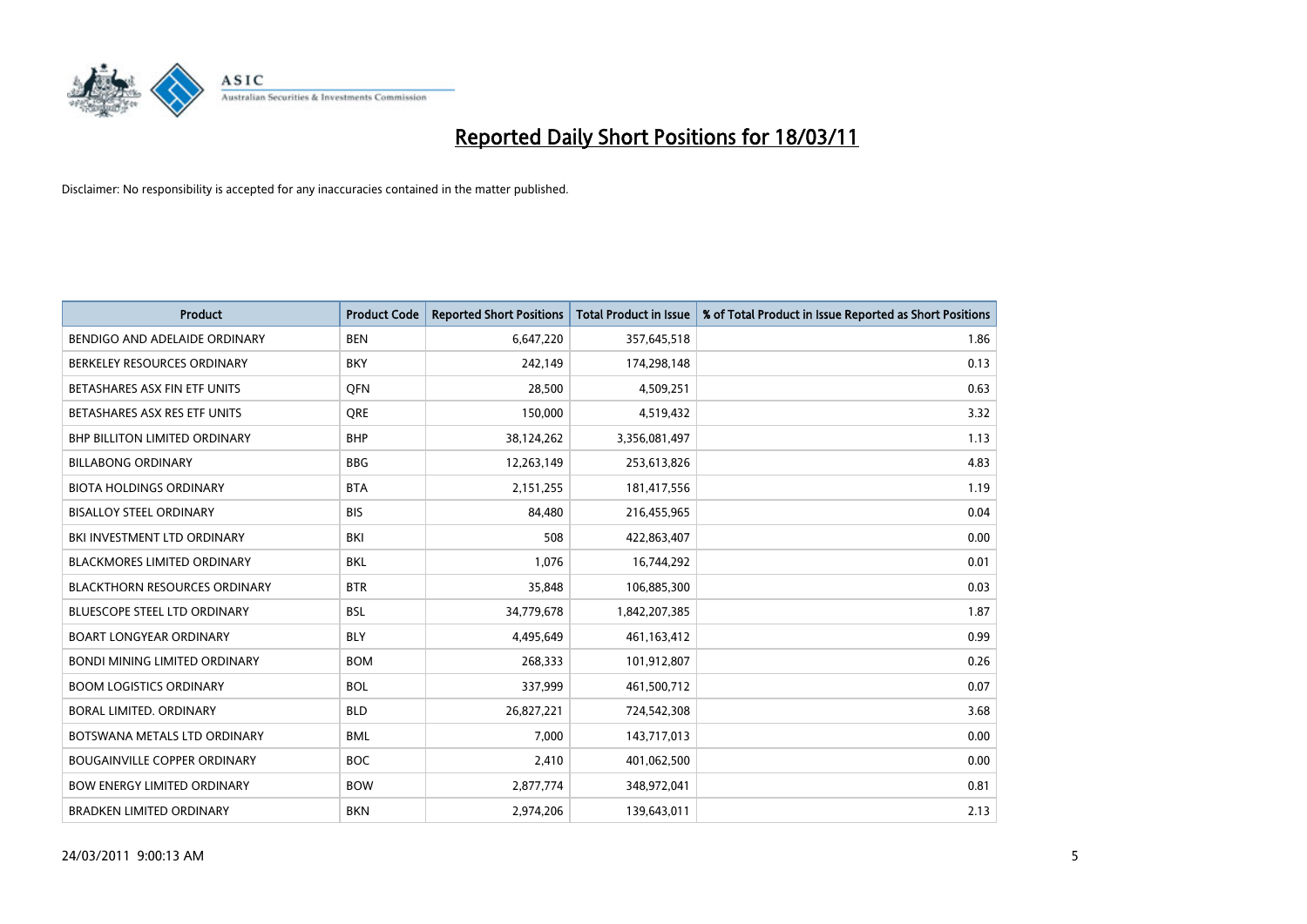

| <b>Product</b>                           | <b>Product Code</b> | <b>Reported Short Positions</b> | <b>Total Product in Issue</b> | % of Total Product in Issue Reported as Short Positions |
|------------------------------------------|---------------------|---------------------------------|-------------------------------|---------------------------------------------------------|
| <b>BRAMBLES LIMITED ORDINARY</b>         | <b>BXB</b>          | 15,102,353                      | 1,450,754,957                 | 0.99                                                    |
| BREVILLE GROUP LTD ORDINARY              | <b>BRG</b>          | 2,740                           | 129,615,322                   | 0.00                                                    |
| <b>BRICKWORKS LIMITED ORDINARY</b>       | <b>BKW</b>          | 15,548                          | 147,567,333                   | 0.01                                                    |
| BROCKMAN RESOURCES ORDINARY              | <b>BRM</b>          | 121,392                         | 144,803,151                   | 0.08                                                    |
| BT INVESTMENT MNGMNT ORDINARY            | <b>BTT</b>          | 554,785                         | 160,000,000                   | 0.35                                                    |
| <b>BUNNINGS WAREHOUSE ORDINARY UNITS</b> | <b>BWP</b>          | 2,010,110                       | 479,870,962                   | 0.39                                                    |
| <b>BURU ENERGY ORDINARY</b>              | <b>BRU</b>          | 155,589                         | 182,780,549                   | 0.09                                                    |
| CABCHARGE AUSTRALIA ORDINARY             | CAB                 | 1,033,784                       | 120,437,014                   | 0.84                                                    |
| CALTEX AUSTRALIA ORDINARY                | <b>CTX</b>          | 5,235,552                       | 270,000,000                   | 1.93                                                    |
| <b>CAMPBELL BROTHERS ORDINARY</b>        | <b>CPB</b>          | 245,289                         | 67,503,411                    | 0.37                                                    |
| CAPE LAMBERT RES LTD ORDINARY            | <b>CFE</b>          | 1,198,902                       | 571,849,603                   | 0.20                                                    |
| CARABELLA RES LTD ORDINARY               | <b>CLR</b>          | 26,600                          | 38,626,388                    | 0.07                                                    |
| <b>CARBON ENERGY ORDINARY</b>            | <b>CNX</b>          | 866,191                         | 670,872,650                   | 0.11                                                    |
| <b>CARDNO LIMITED ORDINARY</b>           | CDD                 | 930                             | 106,638,932                   | 0.00                                                    |
| CARNARVON PETROLEUM ORDINARY             | <b>CVN</b>          | 3,850,551                       | 687,820,634                   | 0.55                                                    |
| CARNEGIE WAVE ENERGY ORDINARY            | <b>CWE</b>          | 83,000                          | 859,087,627                   | 0.01                                                    |
| <b>CARPATHIAN RESOURCES ORDINARY</b>     | <b>CPN</b>          | 75,000                          | 265,533,501                   | 0.03                                                    |
| CARPENTARIA EXP. LTD ORDINARY            | CAP                 | 9,777                           | 98,741,301                    | 0.01                                                    |
| CARSALES.COM LTD ORDINARY                | <b>CRZ</b>          | 3,606,461                       | 234,073,300                   | 1.55                                                    |
| CASH CONVERTERS ORD/DIV ACCESS           | CCV                 | 69.244                          | 379,761,025                   | 0.01                                                    |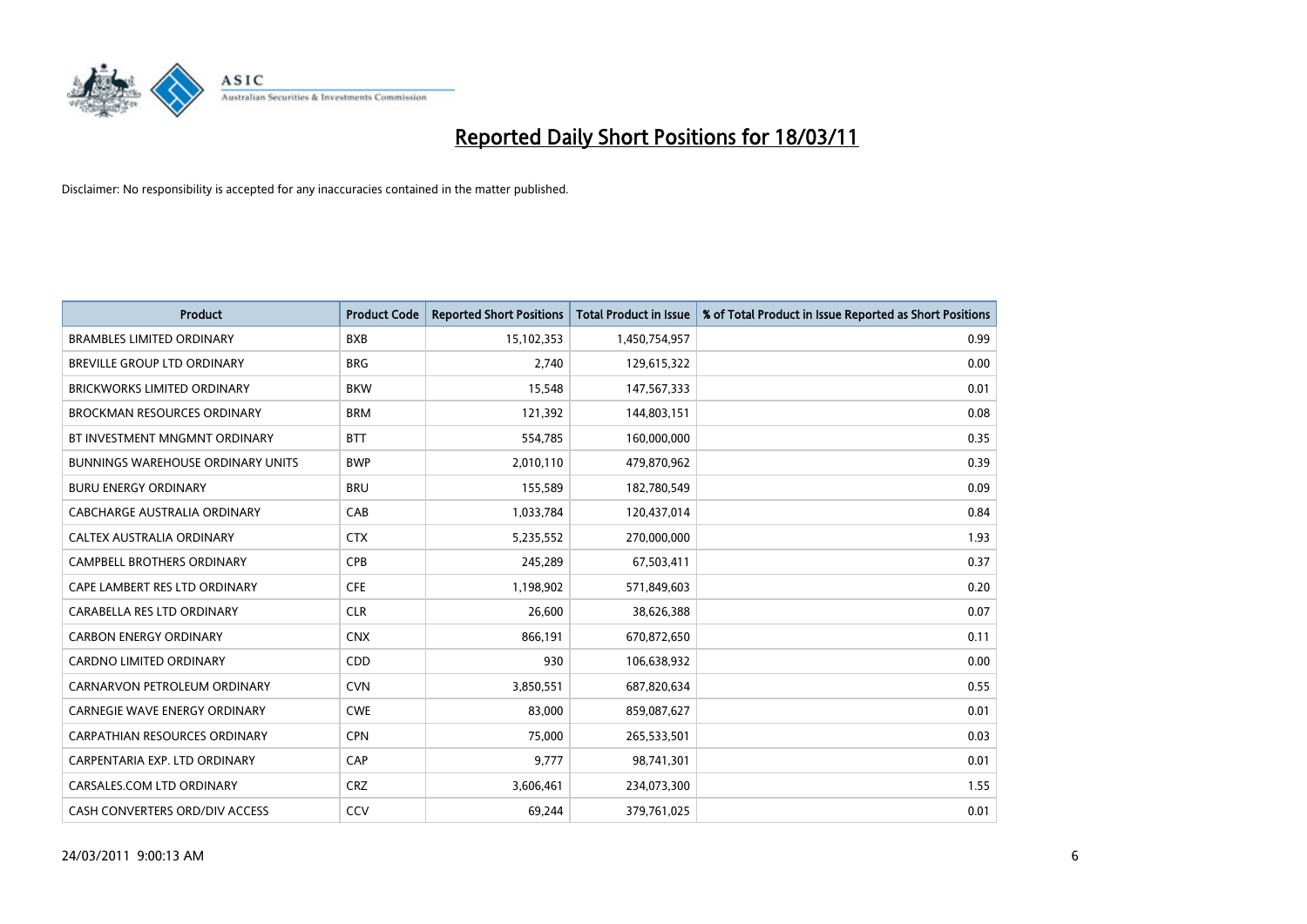

| <b>Product</b>                                | <b>Product Code</b> | <b>Reported Short Positions</b> | Total Product in Issue | % of Total Product in Issue Reported as Short Positions |
|-----------------------------------------------|---------------------|---------------------------------|------------------------|---------------------------------------------------------|
| <b>CASPIAN OIL &amp; GAS ORDINARY</b>         | <b>CIG</b>          | 50,000                          | 1,331,500,513          | 0.00                                                    |
| CATALPA RESOURCES ORDINARY                    | CAH                 | 1,284,992                       | 177,954,355            | 0.73                                                    |
| <b>CEC GROUP LIMITED ORDINARY</b>             | <b>CEG</b>          | 1,750                           | 79,662,662             | 0.00                                                    |
| <b>CELLNET GROUP ORDINARY</b>                 | <b>CLT</b>          | 1,342                           | 61,607,477             | 0.00                                                    |
| CENTRAL PETROLEUM ORDINARY                    | <b>CTP</b>          | 202,090                         | 982,298,842            | 0.02                                                    |
| <b>CENTRO PROPERTIES UNITS/ORD STAPLED</b>    | <b>CNP</b>          | 46.189                          | 972,414,514            | 0.00                                                    |
| <b>CENTRO RETAIL GROUP STAPLED SECURITIES</b> | <b>CER</b>          | 1,783,934                       | 2,286,399,424          | 0.08                                                    |
| <b>CERAMIC FUEL CELLS ORDINARY</b>            | <b>CFU</b>          | 446,866                         | 1,201,353,566          | 0.03                                                    |
| CERRO RESOURCES NL ORDINARY                   | CJO                 | 4,589,274                       | 747,893,606            | 0.61                                                    |
| CFS RETAIL PROPERTY UNITS                     | <b>CFX</b>          | 51,511,759                      | 2,839,591,911          | 1.83                                                    |
| CGA MINING LIMITED ORDINARY                   | <b>CGX</b>          | 91,600                          | 333,265,726            | 0.02                                                    |
| CHALLENGER DIV.PRO. STAPLED UNITS             | <b>CDI</b>          | 58,215                          | 913,426,007            | 0.00                                                    |
| <b>CHALLENGER INFRAST, STAPLED UNITS</b>      | <b>CIF</b>          | 56.870                          | 316,223,785            | 0.02                                                    |
| <b>CHALLENGER LIMITED ORDINARY</b>            | <b>CGF</b>          | 5,190,041                       | 504,391,031            | 1.02                                                    |
| <b>CHANDLER MACLEOD LTD ORDINARY</b>          | <b>CMG</b>          | 11,970                          | 463,971,344            | 0.00                                                    |
| CHARTER HALL GROUP STAPLED US PROHIBIT.       | <b>CHC</b>          | 1,302,236                       | 306,341,814            | 0.41                                                    |
| <b>CHARTER HALL OFFICE UNIT</b>               | CQ <sub>O</sub>     | 2,822,636                       | 493,319,730            | 0.57                                                    |
| <b>CHARTER HALL RETAIL UNITS</b>              | <b>CQR</b>          | 1,967,747                       | 305,810,723            | 0.63                                                    |
| CHEMGENEX PHARMACEUT ORDINARY                 | <b>CXS</b>          | 89,061                          | 283,348,870            | 0.03                                                    |
| CITIGOLD CORP LTD ORDINARY                    | <b>CTO</b>          | 2,279,301                       | 1,040,278,301          | 0.22                                                    |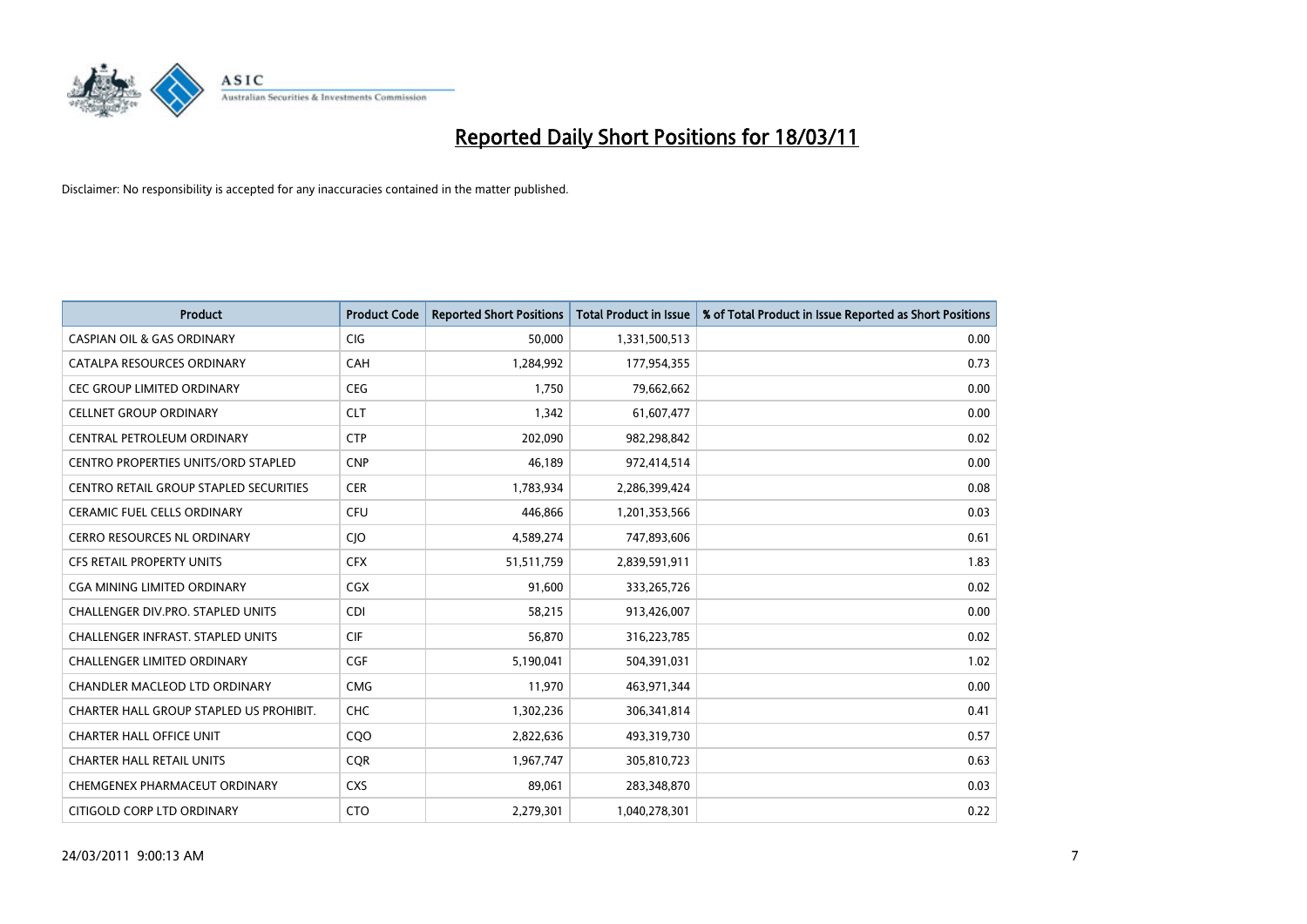

| <b>Product</b>                          | <b>Product Code</b> | <b>Reported Short Positions</b> | <b>Total Product in Issue</b> | % of Total Product in Issue Reported as Short Positions |
|-----------------------------------------|---------------------|---------------------------------|-------------------------------|---------------------------------------------------------|
| <b>CLEAN SEAS TUNA ORDINARY</b>         | <b>CSS</b>          | 15,278                          | 480,829,414                   | 0.00                                                    |
| CLINUVEL PHARMACEUT, ORDINARY           | <b>CUV</b>          | 19,668                          | 30,381,706                    | 0.06                                                    |
| <b>CLOUGH LIMITED ORDINARY</b>          | <b>CLO</b>          | 273,199                         | 770,936,269                   | 0.03                                                    |
| <b>COAL &amp; ALLIED ORDINARY</b>       | <b>CNA</b>          | 26,632                          | 86,584,735                    | 0.03                                                    |
| COAL OF AFRICA LTD ORDINARY             | <b>CZA</b>          | 1,306,727                       | 530,514,663                   | 0.24                                                    |
| <b>COALSPUR MINES LTD ORDINARY</b>      | <b>CPL</b>          | 2,503,337                       | 488,927,537                   | 0.52                                                    |
| COCA-COLA AMATIL ORDINARY               | <b>CCL</b>          | 7,360,983                       | 756,258,267                   | 0.98                                                    |
| <b>COCHLEAR LIMITED ORDINARY</b>        | <b>COH</b>          | 1,507,967                       | 56,745,023                    | 2.64                                                    |
| <b>COCKATOO COAL ORDINARY</b>           | <b>COK</b>          | 7,640,373                       | 1,016,096,908                 | 0.75                                                    |
| <b>COFFEY INTERNATIONAL ORDINARY</b>    | <b>COF</b>          | 122,076                         | 134,066,081                   | 0.09                                                    |
| <b>COKAL LTD ORDINARY</b>               | <b>CKA</b>          | 392,815                         | 112,083,735                   | 0.35                                                    |
| COMMONWEALTH BANK, ORDINARY             | <b>CBA</b>          | 16,094,824                      | 1,548,932,074                 | 1.01                                                    |
| <b>COMMONWEALTH PROP ORDINARY UNITS</b> | <b>CPA</b>          | 20,610,720                      | 2,449,599,711                 | 0.86                                                    |
| <b>COMPASS RESOURCES ORDINARY</b>       | <b>CMR</b>          | 160,952                         | 147,402,920                   | 0.11                                                    |
| COMPUTERSHARE LTD ORDINARY              | <b>CPU</b>          | 4,435,394                       | 555,664,059                   | 0.77                                                    |
| <b>CONNECTEAST GROUP STAPLED</b>        | <b>CEU</b>          | 48,845,091                      | 3,940,145,951                 | 1.24                                                    |
| CONQUEST MINING ORDINARY                | CQT                 | 2,132,449                       | 583,241,478                   | 0.37                                                    |
| CONSOLIDATED MEDIA. ORDINARY            | <b>CMI</b>          | 2,580,818                       | 561,834,996                   | 0.45                                                    |
| <b>CONTANGO MICROCAP ORDINARY</b>       | <b>CTN</b>          | 7,500                           | 145,708,783                   | 0.01                                                    |
| <b>COOPER ENERGY LTD ORDINARY</b>       | <b>COE</b>          | 322,710                         | 292,576,001                   | 0.11                                                    |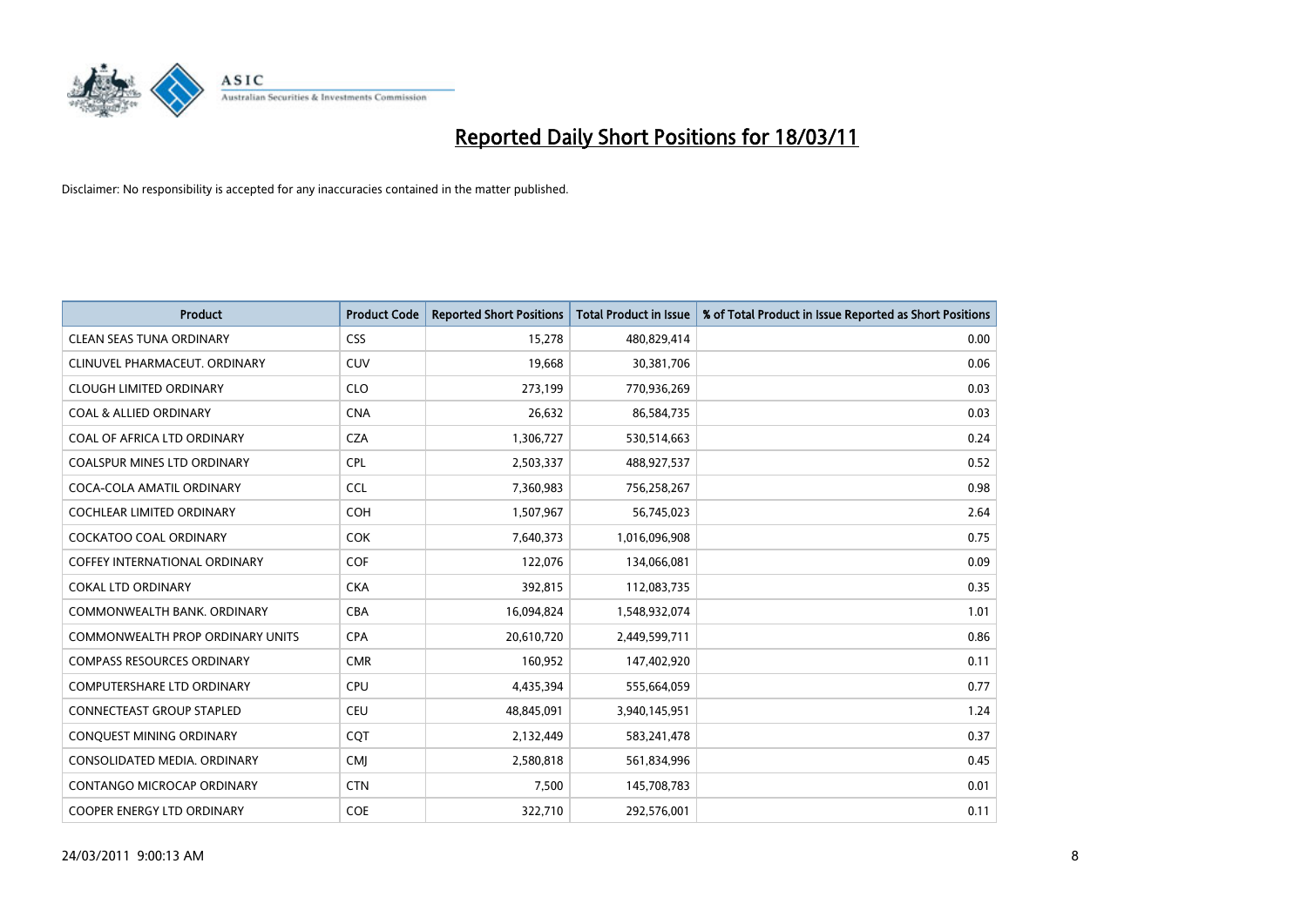

| <b>Product</b>                          | <b>Product Code</b> | <b>Reported Short Positions</b> | <b>Total Product in Issue</b> | % of Total Product in Issue Reported as Short Positions |
|-----------------------------------------|---------------------|---------------------------------|-------------------------------|---------------------------------------------------------|
| <b>COPPER STRIKE LTD ORDINARY</b>       | <b>CSE</b>          | 714                             | 129,455,571                   | 0.00                                                    |
| <b>CORDLIFE LIMITED ORDINARY</b>        | CBB                 |                                 | 145,360,920                   | 0.00                                                    |
| <b>COUNT FINANCIAL ORDINARY</b>         | COU                 | 699,375                         | 262,212,976                   | 0.27                                                    |
| CRANE GROUP LIMITED ORDINARY            | <b>CRG</b>          | 1,572,654                       | 79,110,667                    | 1.98                                                    |
| <b>CROMWELL PROP STAPLED SECURITIES</b> | <b>CMW</b>          | 87,698                          | 912,794,605                   | 0.01                                                    |
| <b>CROWN LIMITED ORDINARY</b>           | <b>CWN</b>          | 2,496,851                       | 754,131,800                   | 0.33                                                    |
| CSG LIMITED ORDINARY                    | CSV                 | 912,589                         | 245,683,695                   | 0.38                                                    |
| <b>CSL LIMITED ORDINARY</b>             | <b>CSL</b>          | 9,076,452                       | 544,798,458                   | 1.64                                                    |
| <b>CSR LIMITED ORDINARY</b>             | <b>CSR</b>          | 6,576,970                       | 506,000,315                   | 1.28                                                    |
| <b>CUDECO LIMITED ORDINARY</b>          | CDU                 | 757,945                         | 145,512,643                   | 0.51                                                    |
| <b>CUE ENERGY RESOURCE ORDINARY</b>     | <b>CUE</b>          | 8,737                           | 694,819,718                   | 0.00                                                    |
| <b>CUSTOMERS LIMITED ORDINARY</b>       | <b>CUS</b>          | 134,029                         | 134,869,357                   | 0.10                                                    |
| DART ENERGY LTD ORDINARY                | <b>DTE</b>          | 1,072,996                       | 587,196,223                   | 0.18                                                    |
| DATA#3 LIMITED ORDINARY                 | <b>DTL</b>          | 3,475                           | 15,397,495                    | 0.02                                                    |
| DAVID JONES LIMITED ORDINARY            | <b>DJS</b>          | 21,429,369                      | 514,034,694                   | 4.15                                                    |
| <b>DECMIL GROUP LIMITED ORDINARY</b>    | <b>DCG</b>          | 44,406                          | 124,204,568                   | 0.03                                                    |
| DEEP YELLOW LIMITED ORDINARY            | <b>DYL</b>          | 194,600                         | 1,127,534,458                 | 0.02                                                    |
| DEVINE LIMITED ORDINARY                 | <b>DVN</b>          | 1,000                           | 634,918,223                   | 0.00                                                    |
| DEXUS PROPERTY GROUP STAPLED UNITS      | <b>DXS</b>          | 20,358,271                      | 4,839,024,176                 | 0.43                                                    |
| DEXUS RENTS TRUST RENTS                 | <b>DXRPA</b>        | 300                             | 2,040,000                     | 0.01                                                    |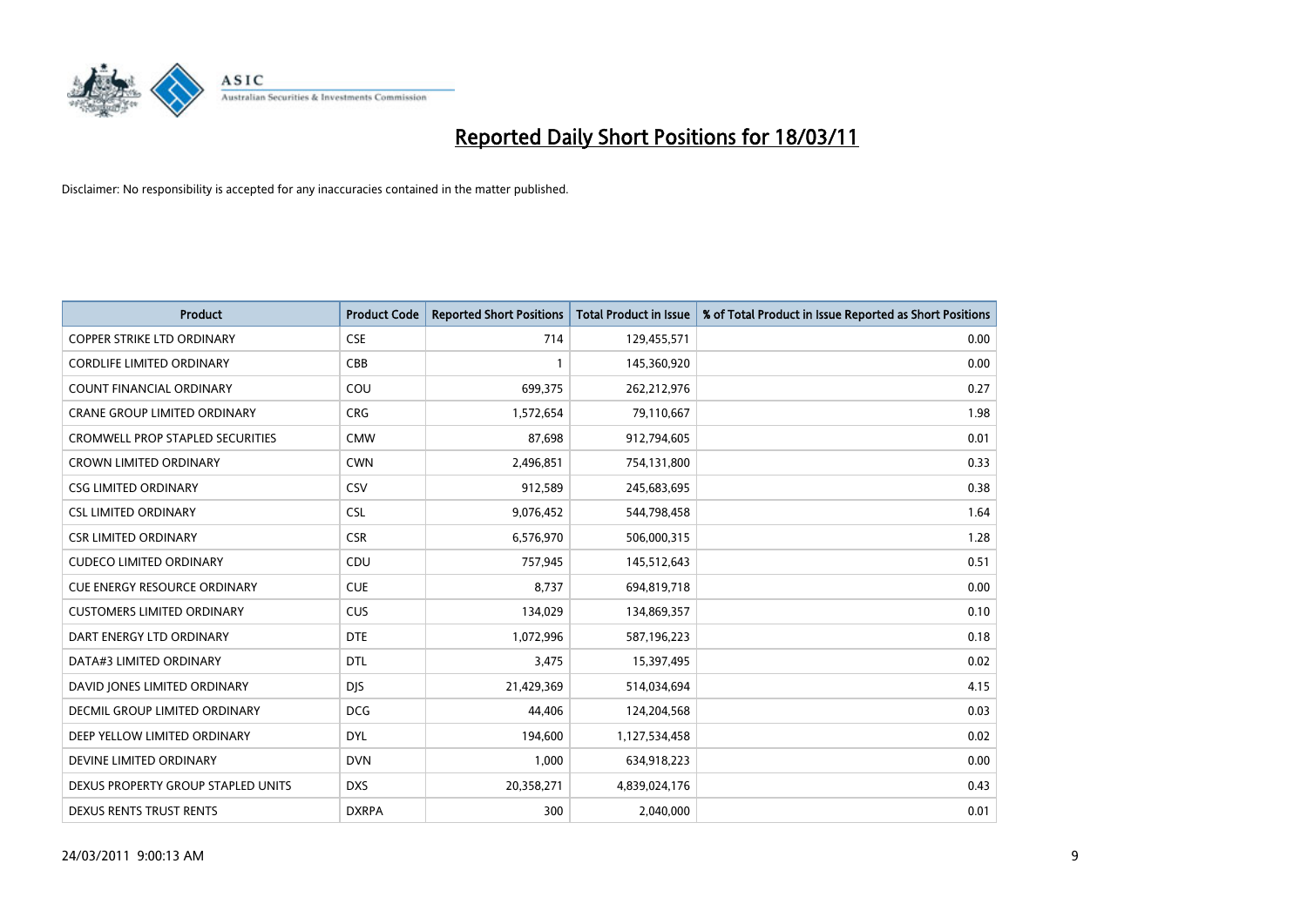

| <b>Product</b>                       | <b>Product Code</b> | <b>Reported Short Positions</b> | <b>Total Product in Issue</b> | % of Total Product in Issue Reported as Short Positions |
|--------------------------------------|---------------------|---------------------------------|-------------------------------|---------------------------------------------------------|
| DISCOVERY METALS LTD ORDINARY        | <b>DML</b>          | 238,446                         | 437,114,481                   | 0.06                                                    |
| DOMINO PIZZA ENTERPR ORDINARY        | <b>DMP</b>          | 3                               | 68,407,674                    | 0.00                                                    |
| DOWNER EDI LIMITED ORDINARY          | <b>DOW</b>          | 8,737,942                       | 402,471,908                   | 2.17                                                    |
| DRAGON MINING LTD ORDINARY           | <b>DRA</b>          | 10,165                          | 73,778,508                    | 0.01                                                    |
| DRILLSEARCH ENERGY ORDINARY          | <b>DLS</b>          | 500                             | 206,808,417                   | 0.00                                                    |
| DUET GROUP STAPLED US PROHIBIT.      | <b>DUE</b>          | 1,172,912                       | 909,692,991                   | 0.12                                                    |
| DULUXGROUP LIMITED ORDINARY          | <b>DLX</b>          | 7,470,619                       | 367,456,259                   | 2.04                                                    |
| EASTERN STAR GAS ORDINARY            | ESG                 | 5,075,852                       | 991,567,041                   | 0.49                                                    |
| EDT RETAIL TRUST UNITS               | EDT                 | 117,407                         | 4,700,290,868                 | 0.00                                                    |
| <b>ELDERS LIMITED HYBRIDS</b>        | <b>ELDPA</b>        | 137,620                         | 1,500,000                     | 9.17                                                    |
| ELDERS LIMITED ORDINARY              | <b>ELD</b>          | 18,986,434                      | 448,598,480                   | 4.22                                                    |
| ELDORADO GOLD CORP CDI 1:1           | EAU                 | 327,192                         | 20,062,582                    | 1.63                                                    |
| ELEMENTOS LIMITED ORDINARY           | <b>ELT</b>          | 8                               | 70,768,979                    | 0.00                                                    |
| ELIXIR PETROLEUM LTD ORDINARY        | <b>EXR</b>          | 324,400                         | 188,988,472                   | 0.17                                                    |
| <b>EMECO HOLDINGS ORDINARY</b>       | <b>EHL</b>          | 1,822,108                       | 631,237,586                   | 0.29                                                    |
| <b>ENERGY RESOURCES ORDINARY 'A'</b> | <b>ERA</b>          | 2,346,197                       | 190,737,934                   | 1.23                                                    |
| ENERGY WORLD CORPOR. ORDINARY        | <b>EWC</b>          | 17,810,506                      | 1,561,166,672                 | 1.15                                                    |
| <b>ENGENCO LIMITED ORDINARY</b>      | EGN                 | 668,476                         | 612,679,212                   | 0.11                                                    |
| <b>ENTEK ENERGY LTD ORDINARY</b>     | <b>ETE</b>          | 489,903                         | 287,692,535                   | 0.17                                                    |
| <b>ENTELLECT LIMITED ORDINARY</b>    | <b>ESN</b>          | 464,050                         | 87,239,240                    | 0.53                                                    |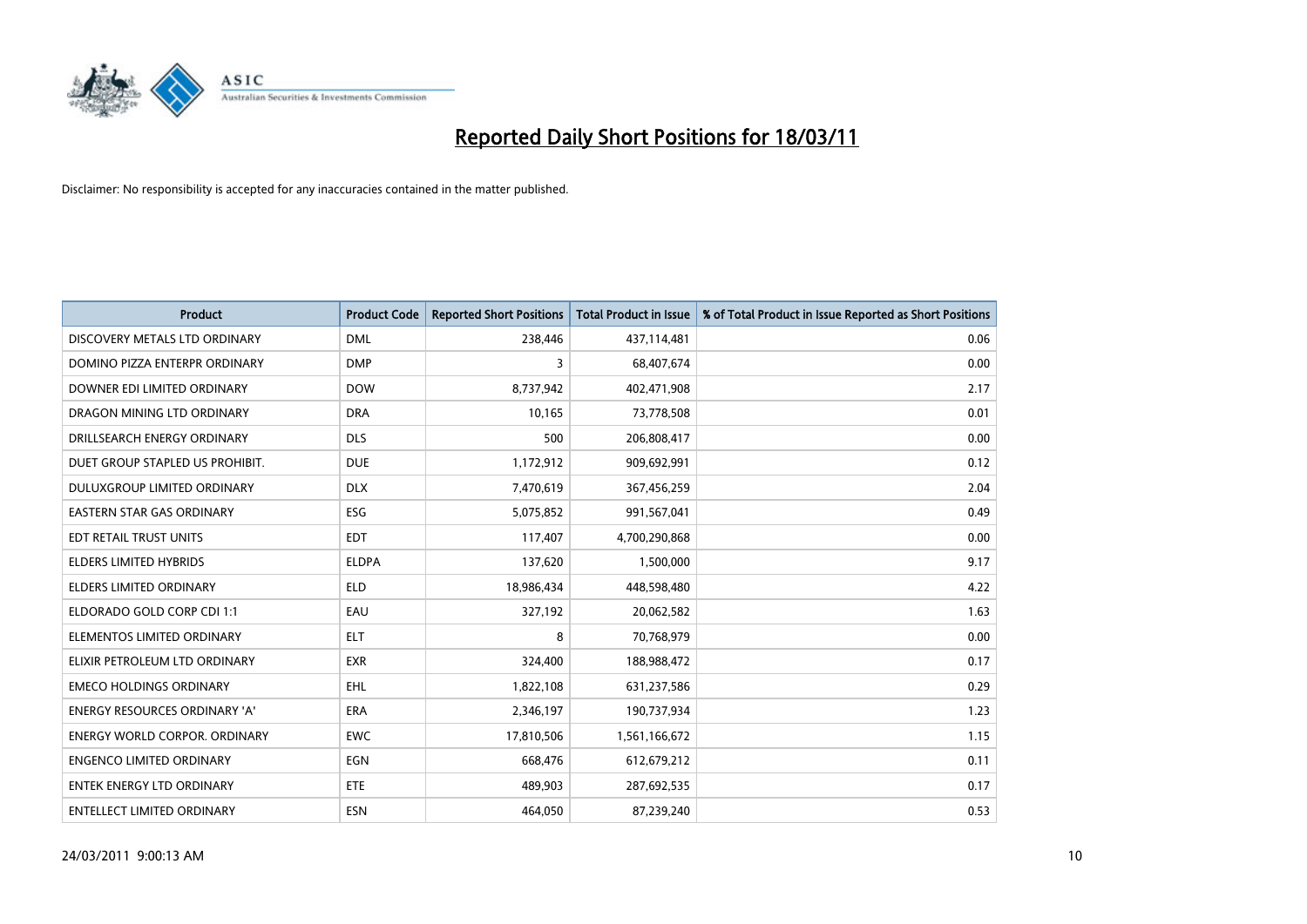

| Product                                   | <b>Product Code</b> | <b>Reported Short Positions</b> | <b>Total Product in Issue</b> | % of Total Product in Issue Reported as Short Positions |
|-------------------------------------------|---------------------|---------------------------------|-------------------------------|---------------------------------------------------------|
| <b>ENVESTRA LIMITED ORDINARY</b>          | <b>ENV</b>          | 4,035,621                       | 1,430,398,609                 | 0.28                                                    |
| EQUATORIAL RES LTD ORDINARY               | EQX                 | 15,522                          | 89,367,922                    | 0.02                                                    |
| EQUINOX MINERALS LTD CHESS DEPOSITARY INT | EQN                 | 362,139                         | 879,062,776                   | 0.03                                                    |
| EXCO RESOURCES LTD ORDINARY               | EXS                 | 19,709                          | 346,494,187                   | 0.01                                                    |
| <b>EXTRACT RESOURCES ORDINARY</b>         | <b>EXT</b>          | 561,992                         | 250,851,367                   | 0.21                                                    |
| FAIRFAX MEDIA LTD ORDINARY                | <b>FXJ</b>          | 347,060,675                     | 2,351,955,725                 | 14.75                                                   |
| <b>FANTASTIC HOLDINGS ORDINARY</b>        | <b>FAN</b>          | 3.000                           | 102,739,538                   | 0.00                                                    |
| <b>FAR LTD ORDINARY</b>                   | <b>FAR</b>          | 378,388                         | 1,244,439,464                 | 0.03                                                    |
| FERRAUS LIMITED ORDINARY                  | <b>FRS</b>          | 478,944                         | 208,700,890                   | 0.23                                                    |
| FISHER & PAYKEL APP. ORDINARY             | <b>FPA</b>          | 8,673,970                       | 724,235,162                   | 1.20                                                    |
| FISHER & PAYKEL H. ORDINARY               | <b>FPH</b>          | 3,436,546                       | 520,409,135                   | 0.66                                                    |
| FKP PROPERTY GROUP STAPLED SECURITIES     | <b>FKP</b>          | 23,783,793                      | 1,174,033,185                 | 2.02                                                    |
| FLEETWOOD CORP ORDINARY                   | <b>FWD</b>          | 180,043                         | 57,554,260                    | 0.31                                                    |
| FLETCHER BUILDING ORDINARY                | <b>FBU</b>          | 10,178,787                      | 611,250,393                   | 1.64                                                    |
| FLEXIGROUP LIMITED ORDINARY               | <b>FXL</b>          | 106,396                         | 275,472,492                   | 0.04                                                    |
| <b>FLIGHT CENTRE ORDINARY</b>             | <b>FLT</b>          | 2,893,633                       | 99,925,547                    | 2.90                                                    |
| FLINDERS MINES LTD ORDINARY               | <b>FMS</b>          | 21,943,660                      | 1,820,384,571                 | 1.20                                                    |
| FOCUS MINERALS LTD ORDINARY               | <b>FML</b>          | 3,882,484                       | 2,881,543,210                 | 0.13                                                    |
| <b>FORGE GROUP LIMITED ORDINARY</b>       | FGE                 | 6,028                           | 82,924,014                    | 0.00                                                    |
| FORTE ENERGY NL ORDINARY                  | <b>FTE</b>          | 1,578,986                       | 669,756,735                   | 0.24                                                    |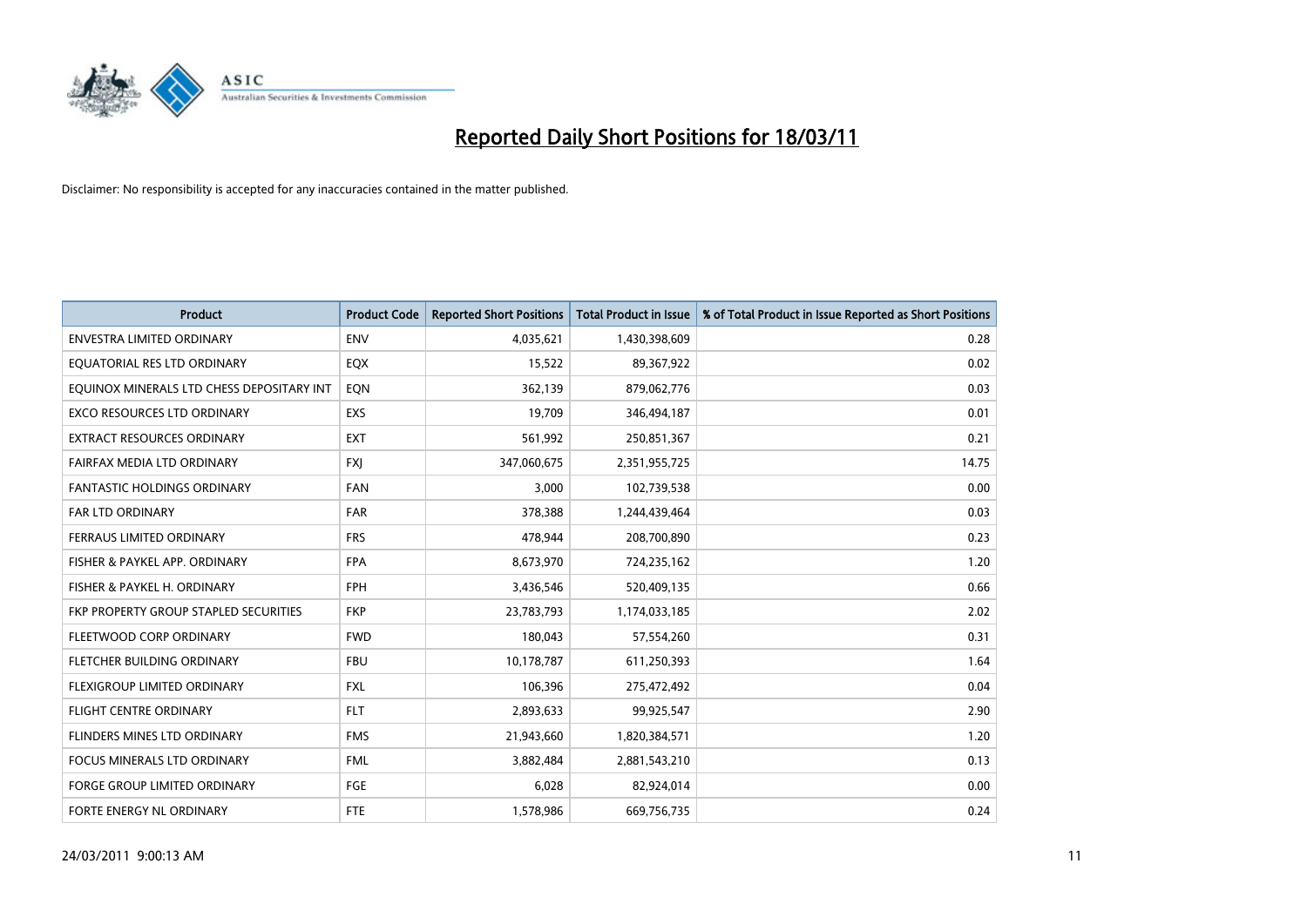

| <b>Product</b>                            | <b>Product Code</b> | <b>Reported Short Positions</b> | Total Product in Issue | % of Total Product in Issue Reported as Short Positions |
|-------------------------------------------|---------------------|---------------------------------|------------------------|---------------------------------------------------------|
| FORTESCUE METALS GRP ORDINARY             | <b>FMG</b>          | 10,889,969                      | 3,112,911,159          | 0.31                                                    |
| <b>FOSTER'S GROUP ORDINARY</b>            | FGL                 | 5,976,890                       | 1,935,386,127          | 0.30                                                    |
| FTD CORPORATION ORDINARY                  | <b>FTD</b>          | 8,088                           | 33,474,593             | 0.02                                                    |
| FUNTASTIC LIMITED ORDINARY                | <b>FUN</b>          | 322,528                         | 340,997,682            | 0.09                                                    |
| <b>G.U.D. HOLDINGS ORDINARY</b>           | GUD                 | 380,662                         | 69,089,611             | 0.54                                                    |
| <b>G8 EDUCATION LIMITED ORDINARY</b>      | <b>GEM</b>          | 1,735,296                       | 183,304,537            | 0.95                                                    |
| <b>GALAXY RESOURCES ORDINARY</b>          | GXY                 | 769.935                         | 214,236,091            | 0.35                                                    |
| <b>GEODYNAMICS LIMITED ORDINARY</b>       | GDY                 | 233,700                         | 335,700,525            | 0.07                                                    |
| <b>GINDALBIE METALS LTD ORDINARY</b>      | <b>GBG</b>          | 31,367,732                      | 935,215,590            | 3.34                                                    |
| <b>GIRALIA RESOURCES NL ORDINARY</b>      | GIR                 | 70.407                          | 183,085,170            | 0.04                                                    |
| <b>GLOBAL MINING ORDINARY</b>             | GMI                 | 8,951                           | 191,820,968            | 0.00                                                    |
| <b>GLOUCESTER COAL ORDINARY</b>           | GCL                 | 409,490                         | 140,447,062            | 0.29                                                    |
| <b>GME RESOURCES LTD ORDINARY</b>         | <b>GME</b>          | 800                             | 302,352,750            | 0.00                                                    |
| <b>GOLDEN WEST RESOURCE ORDINARY</b>      | <b>GWR</b>          | 1,651                           | 192,082,567            | 0.00                                                    |
| <b>GOODMAN FIELDER, ORDINARY</b>          | <b>GFF</b>          | 39,760,727                      | 1,380,386,438          | 2.88                                                    |
| <b>GOODMAN GROUP STAPLED US PROHIBIT.</b> | <b>GMG</b>          | 25,076,969                      | 6,893,222,796          | 0.35                                                    |
| <b>GPT GROUP STAPLED SEC.</b>             | <b>GPT</b>          | 15,300,074                      | 1,855,529,431          | 0.81                                                    |
| <b>GRAINCORP LIMITED A CLASS ORDINARY</b> | <b>GNC</b>          | 1,130,237                       | 198,318,900            | 0.57                                                    |
| <b>GRANGE RESOURCES, ORDINARY</b>         | <b>GRR</b>          | 1,186,823                       | 1,152,846,724          | 0.10                                                    |
| <b>GREENCAP LIMITED ORDINARY</b>          | GCG                 |                                 | 262,515,385            | 0.00                                                    |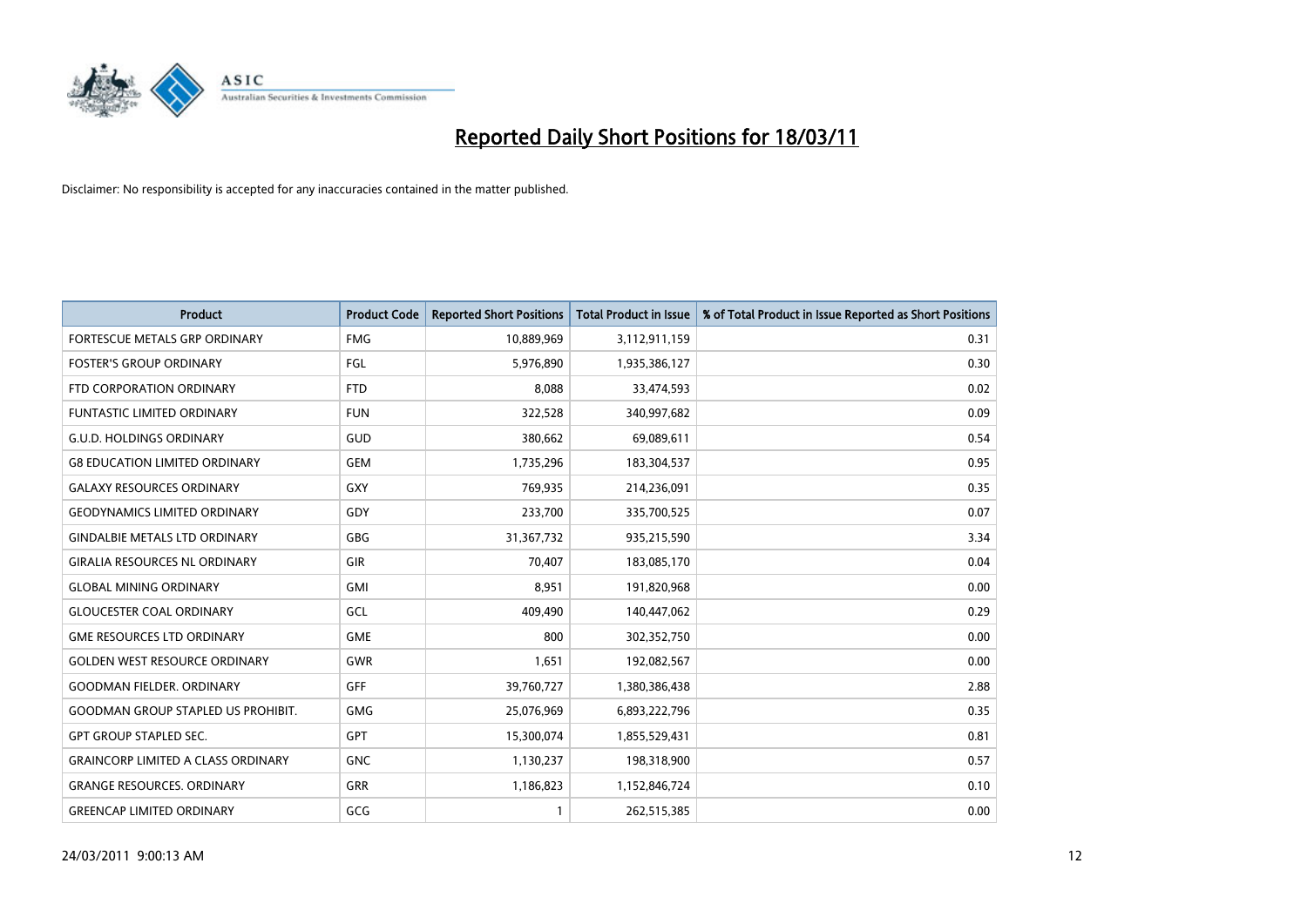

| <b>Product</b>                                   | <b>Product Code</b> | <b>Reported Short Positions</b> | Total Product in Issue | % of Total Product in Issue Reported as Short Positions |
|--------------------------------------------------|---------------------|---------------------------------|------------------------|---------------------------------------------------------|
| <b>GREENLAND MIN EN LTD ORDINARY</b>             | GGG                 | 902,766                         | 314,663,174            | 0.29                                                    |
| <b>GRYPHON MINERALS LTD ORDINARY</b>             | GRY                 | 1,029,716                       | 299,572,058            | 0.35                                                    |
| <b>GUINNESS PEAT GROUP. CHESS DEPOSITARY INT</b> | <b>GPG</b>          | 32,556                          | 300,204,991            | 0.01                                                    |
| <b>GUIARAT NRE COAL LTD ORDINARY</b>             | <b>GNM</b>          | 2,024,411                       | 990,952,858            | 0.20                                                    |
| <b>GUNNS LIMITED ORDINARY</b>                    | <b>GNS</b>          | 42,076,960                      | 848,401,559            | 4.95                                                    |
| <b>GWA GROUP LTD ORDINARY</b>                    | <b>GWA</b>          | 5,831,298                       | 301,102,514            | 1.94                                                    |
| HARVEY NORMAN ORDINARY                           | <b>HVN</b>          | 47,465,185                      | 1,062,316,784          | 4.46                                                    |
| HASTIE GROUP LIMITED ORDINARY                    | <b>HST</b>          | 2,560,404                       | 239,781,419            | 1.06                                                    |
| HASTINGS DIVERSIFIED STAPLED SECURITY            | <b>HDF</b>          | 906,773                         | 529,187,294            | 0.16                                                    |
| <b>HEARTWARE INT INC CDI 35:1</b>                | <b>HIN</b>          | 272,008                         | 48,598,550             | 0.56                                                    |
| <b>HENDERSON GROUP CDI 1:1</b>                   | <b>HGG</b>          | 8,291,358                       | 556,400,565            | 1.49                                                    |
| HFA HOLDINGS LIMITED ORDINARY                    | <b>HFA</b>          | 523,731                         | 117,332,831            | 0.44                                                    |
| <b>HIGHLANDS PACIFIC ORDINARY</b>                | <b>HIG</b>          | 3,021,492                       | 686,082,148            | 0.44                                                    |
| HILLCREST LITIGAT, ORDINARY                      | <b>HLS</b>          | 1.600.000                       | 87,078,557             | 1.84                                                    |
| HILLGROVE RES LTD ORDINARY                       | <b>HGO</b>          | 152,656                         | 793,698,575            | 0.02                                                    |
| HILLS HOLDINGS LTD ORDINARY                      | <b>HIL</b>          | 2,113,273                       | 248,676,841            | 0.85                                                    |
| HORIZON OIL LIMITED ORDINARY                     | <b>HZN</b>          | 2,607,017                       | 1,130,311,515          | 0.22                                                    |
| ICON ENERGY LIMITED ORDINARY                     | <b>ICN</b>          | 67,000                          | 469,301,394            | 0.01                                                    |
| <b>IINET LIMITED ORDINARY</b>                    | <b>IIN</b>          | 1,261,079                       | 152,160,119            | 0.82                                                    |
| <b>ILUKA RESOURCES ORDINARY</b>                  | ILU                 | 5,107,352                       | 418,700,517            | 1.20                                                    |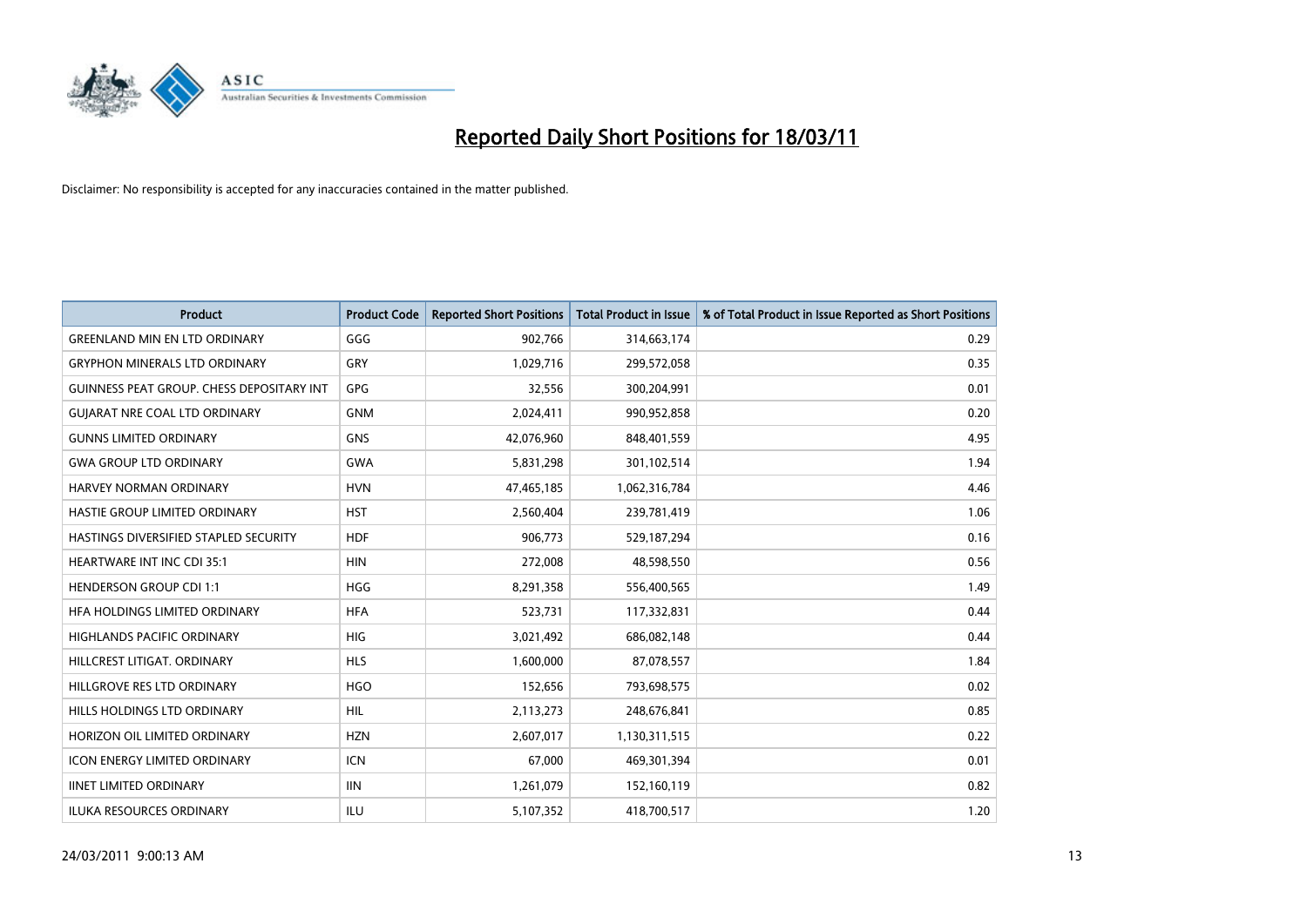

| <b>Product</b>                           | <b>Product Code</b> | <b>Reported Short Positions</b> | <b>Total Product in Issue</b> | % of Total Product in Issue Reported as Short Positions |
|------------------------------------------|---------------------|---------------------------------|-------------------------------|---------------------------------------------------------|
| <b>IMDEX LIMITED ORDINARY</b>            | <b>IMD</b>          | 652,314                         | 197,942,297                   | 0.33                                                    |
| IMF (AUSTRALIA) LTD ORDINARY             | <b>IMF</b>          | 346,313                         | 122,725,375                   | 0.28                                                    |
| <b>IMX RESOURCES LTD ORDINARY</b>        | <b>IXR</b>          | 23,909                          | 262,612,803                   | 0.01                                                    |
| <b>INCITEC PIVOT ORDINARY</b>            | IPL                 | 6,593,586                       | 1,628,730,107                 | 0.40                                                    |
| <b>INDAGO RESOURCES LTD ORDINARY</b>     | <b>IDG</b>          | 8,179                           | 6,937,987                     | 0.12                                                    |
| <b>INDEPENDENCE GROUP ORDINARY</b>       | <b>IGO</b>          | 2,594,379                       | 138,777,305                   | 1.88                                                    |
| <b>INDO MINES LIMITED ORDINARY</b>       | <b>IDO</b>          | 59.009                          | 211,100,795                   | 0.03                                                    |
| <b>INDOPHIL RESOURCES ORDINARY</b>       | <b>IRN</b>          | 490,200                         | 471,445,763                   | 0.10                                                    |
| <b>INDUSTREA LIMITED ORDINARY</b>        | IDL                 | 1,725,206                       | 363,878,295                   | 0.47                                                    |
| <b>INFIGEN ENERGY STAPLED SECURITIES</b> | <b>IFN</b>          | 7,437,184                       | 761,222,569                   | 0.99                                                    |
| ING INDUSTRIAL FUND UNITS                | <b>IIF</b>          | 18,881,860                      | 2,592,249,647                 | 0.74                                                    |
| ING OFFICE FUND STAPLED SECURITIES       | <b>IOF</b>          | 13,333,014                      | 2,729,071,212                 | 0.48                                                    |
| ING RE COM GROUP STAPLED SECURITIES      | ILF.                | 9,075                           | 441,029,194                   | 0.00                                                    |
| <b>INSURANCE AUSTRALIA ORDINARY</b>      | <b>IAG</b>          | 10,457,789                      | 2,079,034,021                 | 0.50                                                    |
| INTEGRA MINING LTD, ORDINARY             | <b>IGR</b>          | 4,994,559                       | 841,525,727                   | 0.59                                                    |
| INTER COAL HOLD LTD ORDINARY             | ICL                 | 9,208                           | 316, 342, 835                 | 0.00                                                    |
| <b>INTREPID MINES ORDINARY</b>           | <b>IAU</b>          | 3,343,729                       | 520,317,703                   | 0.64                                                    |
| <b>INVOCARE LIMITED ORDINARY</b>         | <b>IVC</b>          | 1,106,851                       | 102,421,288                   | 1.08                                                    |
| <b>ION LIMITED ORDINARY</b>              | <b>ION</b>          | 164,453                         | 256,365,105                   | 0.06                                                    |
| <b>IOOF HOLDINGS LTD ORDINARY</b>        | IFL.                | 1,076,271                       | 229,794,395                   | 0.46                                                    |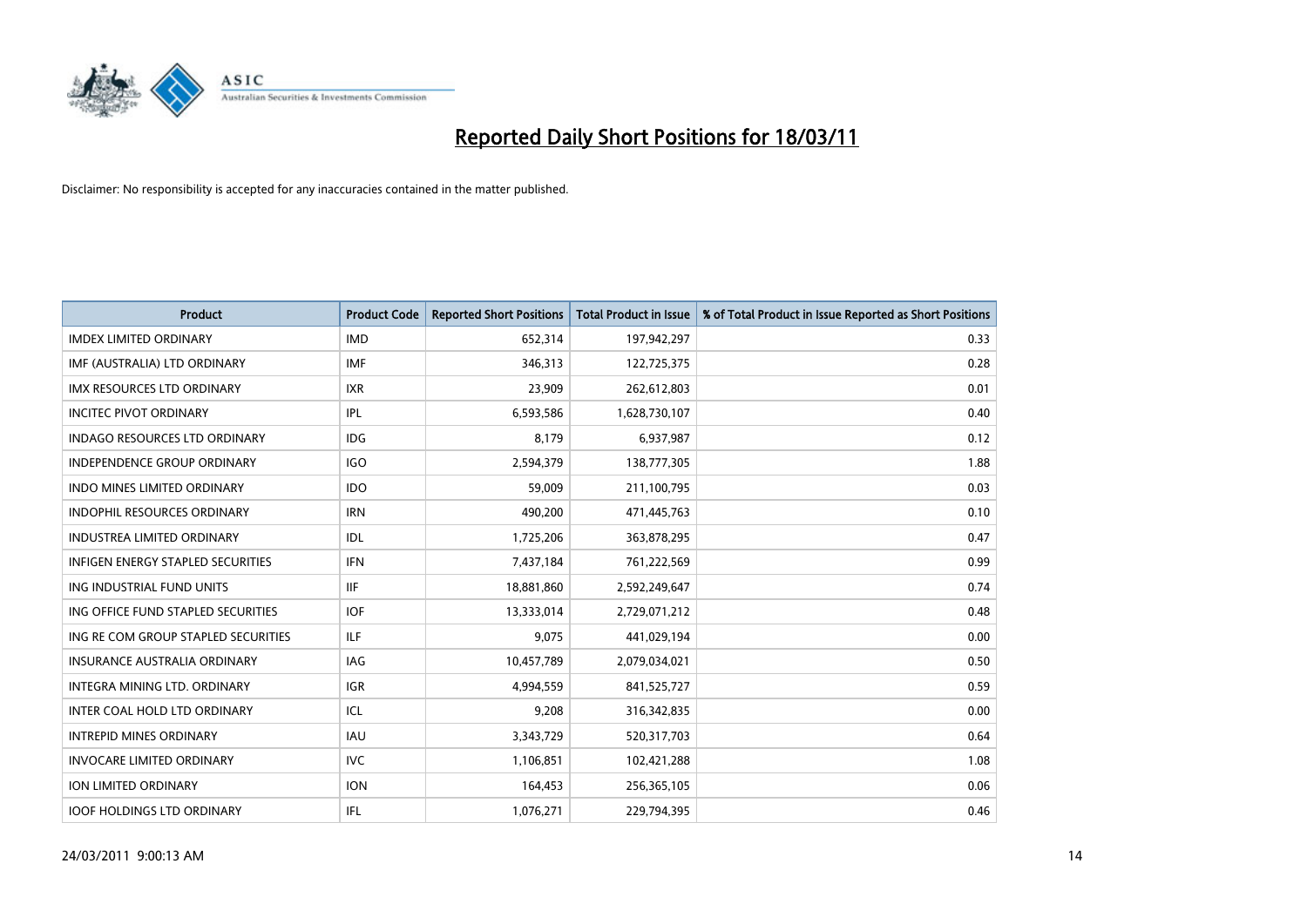

| Product                                         | <b>Product Code</b> | <b>Reported Short Positions</b> | <b>Total Product in Issue</b> | % of Total Product in Issue Reported as Short Positions |
|-------------------------------------------------|---------------------|---------------------------------|-------------------------------|---------------------------------------------------------|
| <b>IRESS MARKET TECH. ORDINARY</b>              | <b>IRE</b>          | 2,463,077                       | 126,018,142                   | 1.95                                                    |
| <b>IRON ORE HOLDINGS ORDINARY</b>               | <b>IOH</b>          | 80,683                          | 137,906,604                   | 0.06                                                    |
| ISHARES MSCI AUS 200 ISHARES MSCI AUS 200       | IOZ                 | 16,954                          | 1,950,000                     | 0.87                                                    |
| ISHARES MSCI JAPAN CDI 1:1                      | IIP                 | 63,594                          | 822,000,000                   | 0.01                                                    |
| ISHARES S&P 500 CDI 1:1                         | <b>IVV</b>          | 30,744                          | 116,350,000                   | 0.03                                                    |
| ISHARES SMALL ORDS ISHARES SMALL ORDS           | <b>ISO</b>          | 195,448                         | 5,400,000                     | 3.62                                                    |
| <b>ISOFT GROUP LIMITED ORDINARY</b>             | <b>ISF</b>          | 2,366,117                       | 1,070,595,874                 | 0.22                                                    |
| IVANHOE AUSTRALIA ORDINARY                      | <b>IVA</b>          | 767,036                         | 418,467,053                   | 0.18                                                    |
| <b>JABIRU METALS LTD ORDINARY</b>               | <b>JML</b>          | 89,054                          | 553,304,180                   | 0.01                                                    |
| <b>JAMES HARDIE INDUST CHESS DEPOSITARY INT</b> | <b>JHX</b>          | 16,063,923                      | 436,386,587                   | 3.65                                                    |
| <b>JAMESON RESOURCES ORDINARY</b>               | <b>JAL</b>          | 1,600,000                       | 95,828,865                    | 1.67                                                    |
| <b>JB HI-FI LIMITED ORDINARY</b>                | <b>IBH</b>          | 10,180,616                      | 109,340,772                   | 9.32                                                    |
| <b>JUPITER ENERGY ORDINARY</b>                  | <b>JPR</b>          | 311,971                         | 1,511,434,681                 | 0.02                                                    |
| <b>KAGARA LTD ORDINARY</b>                      | KZL                 | 6,204,002                       | 708,583,835                   | 0.86                                                    |
| KAIRIKI ENERGY LTD ORDINARY                     | <b>KIK</b>          | 300,000                         | 889,891,998                   | 0.03                                                    |
| KANGAROO RES LTD ORDINARY                       | <b>KRL</b>          | 600,000                         | 1,119,430,012                 | 0.05                                                    |
| KAROON GAS AUSTRALIA ORDINARY                   | <b>KAR</b>          | 1,142,485                       | 220,750,769                   | 0.51                                                    |
| KATHMANDU HOLD LTD ORDINARY                     | <b>KMD</b>          | 749,454                         | 200,000,000                   | 0.38                                                    |
| <b>KENTOR GOLD LIMITED ORDINARY</b>             | KGL                 | 153,836                         | 1,061,592,950                 | 0.01                                                    |
| <b>KEYBRIDGE CAPITAL ORDINARY</b>               | <b>KBC</b>          | 5,999                           | 172,070,564                   | 0.00                                                    |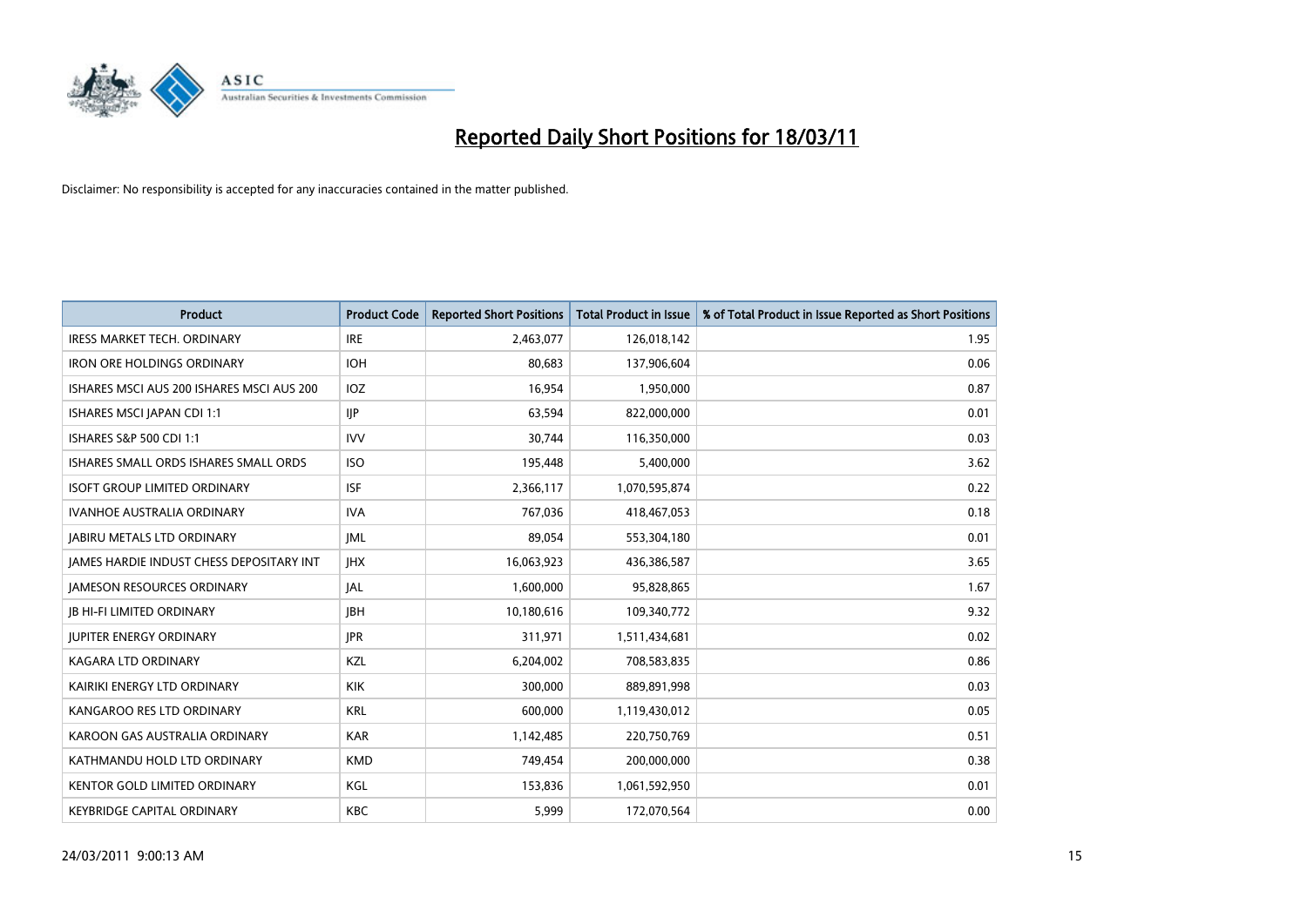

| <b>Product</b>                        | <b>Product Code</b> | <b>Reported Short Positions</b> | <b>Total Product in Issue</b> | % of Total Product in Issue Reported as Short Positions |
|---------------------------------------|---------------------|---------------------------------|-------------------------------|---------------------------------------------------------|
| KIMBERLEY METALS LTD ORDINARY         | <b>KBL</b>          | 1,821                           | 161,976,319                   | 0.00                                                    |
| KINGSGATE CONSOLID. ORDINARY          | <b>KCN</b>          | 1,302,890                       | 135,221,250                   | 0.94                                                    |
| KINGSROSE MINING LTD ORDINARY         | <b>KRM</b>          | 541.906                         | 255,538,366                   | 0.22                                                    |
| LAKES OIL NL ORDINARY                 | LKO                 | 46,967                          | 5,709,901,461                 | 0.00                                                    |
| LEIGHTON HOLDINGS ORDINARY            | LEI                 | 6,412,900                       | 302,579,299                   | 2.09                                                    |
| LEND LEASE GROUP UNIT/ORD STAPLED     | <b>LLC</b>          | 3,196,390                       | 565,558,754                   | 0.55                                                    |
| LINC ENERGY LTD ORDINARY              | <b>LNC</b>          | 6,470,209                       | 503,418,900                   | 1.29                                                    |
| LIQUEFIED NATURAL ORDINARY            | <b>LNG</b>          | 422,137                         | 214,099,015                   | 0.20                                                    |
| <b>LYNAS CORPORATION ORDINARY</b>     | <b>LYC</b>          | 52,309,314                      | 1,663,749,093                 | 3.14                                                    |
| M2 TELECOMMUNICATION ORDINARY         | <b>MTU</b>          | 17,101                          | 123,090,336                   | 0.02                                                    |
| MACARTHUR COAL ORDINARY               | <b>MCC</b>          | 3,153,329                       | 299,476,903                   | 1.04                                                    |
| <b>MACMAHON HOLDINGS ORDINARY</b>     | <b>MAH</b>          | 8,818,469                       | 733,711,705                   | 1.17                                                    |
| MACO ATLAS ROADS GRP ORDINARY STAPLED | <b>MQA</b>          | 4,770,935                       | 452,345,907                   | 1.05                                                    |
| MACQUARIE GROUP LTD ORDINARY          | MQG                 | 3,338,140                       | 346,814,961                   | 0.96                                                    |
| MAGMA METALS LTD. ORDINARY            | <b>MMW</b>          | 504.000                         | 195,610,923                   | 0.26                                                    |
| MANTRA RESOURCES ORDINARY             | <b>MRU</b>          | 199,805                         | 134,465,075                   | 0.14                                                    |
| MAP GROUP STAPLED US PROHIBIT.        | <b>MAP</b>          | 4,924,401                       | 1,861,210,782                 | 0.28                                                    |
| MARYBOROUGH SUGAR ORDINARY            | <b>MSF</b>          | 42,643                          | 69,029,013                    | 0.06                                                    |
| MATRIX C & E LTD ORDINARY             | <b>MCE</b>          | 431,165                         | 72,964,098                    | 0.59                                                    |
| MCMILLAN SHAKESPEARE ORDINARY         | <b>MMS</b>          | 64,292                          | 68,022,560                    | 0.09                                                    |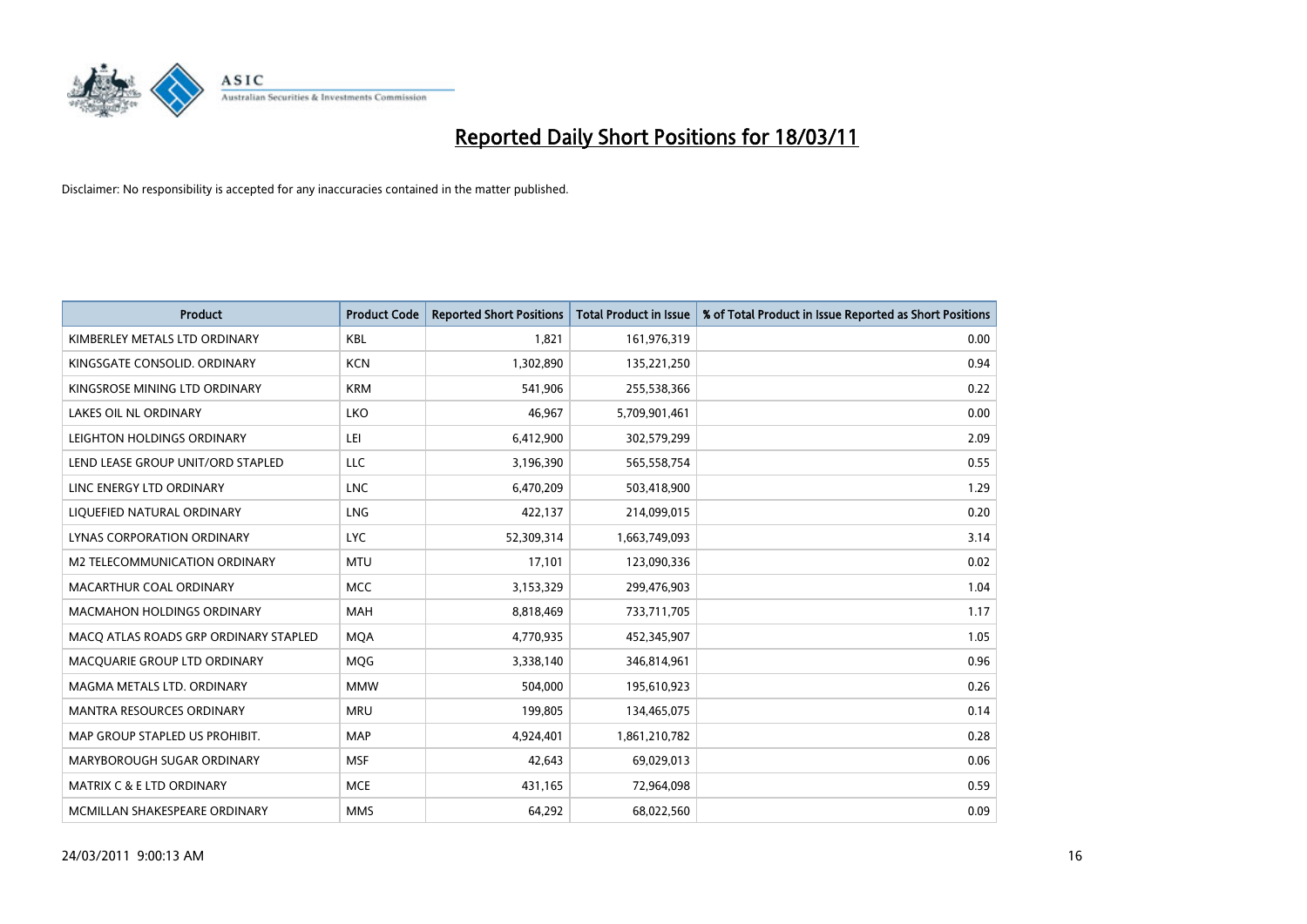

| Product                         | <b>Product Code</b> | <b>Reported Short Positions</b> | Total Product in Issue | % of Total Product in Issue Reported as Short Positions |
|---------------------------------|---------------------|---------------------------------|------------------------|---------------------------------------------------------|
| <b>MCPHERSON'S LTD ORDINARY</b> | <b>MCP</b>          | 217,644                         | 72,401,758             | 0.30                                                    |
| MEDUSA MINING LTD ORDINARY      | <b>MML</b>          | 1,294,821                       | 188,233,911            | 0.68                                                    |
| MELBOURNE IT LIMITED ORDINARY   | <b>MLB</b>          | 152,757                         | 80,043,955             | 0.19                                                    |
| MEO AUSTRALIA LTD ORDINARY      | <b>MEO</b>          | 4,661,986                       | 539,913,260            | 0.85                                                    |
| <b>MERMAID MARINE ORDINARY</b>  | <b>MRM</b>          | 1,105,673                       | 213,763,662            | 0.51                                                    |
| MESOBLAST LIMITED ORDINARY      | <b>MSB</b>          | 1,707,432                       | 279,068,562            | 0.59                                                    |
| METALS X LIMITED ORDINARY       | <b>MLX</b>          | 3,158,540                       | 1,365,661,782          | 0.24                                                    |
| METCASH LIMITED ORDINARY        | <b>MTS</b>          | 23,263,829                      | 768,814,015            | 3.02                                                    |
| METGASCO LIMITED ORDINARY       | <b>MEL</b>          | 247,709                         | 252,460,972            | 0.09                                                    |
| METMINCO LIMITED ORDINARY       | <b>MNC</b>          | 174,452                         | 1,231,107,839          | 0.01                                                    |
| MICLYN EXP OFFSHR ORDINARY      | <b>MIO</b>          | 210,467                         | 274,618,684            | 0.08                                                    |
| MINARA RESOURCES ORDINARY       | <b>MRE</b>          | 6,925,466                       | 1,169,424,487          | 0.58                                                    |
| MINCOR RESOURCES NL ORDINARY    | <b>MCR</b>          | 947,526                         | 200,608,804            | 0.46                                                    |
| MINERAL DEPOSITS ORDINARY       | <b>MDL</b>          | 232,723                         | 60,768,582             | 0.38                                                    |
| MINERAL RESOURCES, ORDINARY     | <b>MIN</b>          | 483,206                         | 168,922,735            | 0.29                                                    |
| MIRABELA NICKEL LTD ORDINARY    | <b>MBN</b>          | 10,734,538                      | 491,561,237            | 2.15                                                    |
| MIRVAC GROUP STAPLED SECURITIES | <b>MGR</b>          | 21,520,789                      | 3,415,819,357          | 0.63                                                    |
| MOLOPO ENERGY LTD ORDINARY      | <b>MPO</b>          | 1,193,697                       | 250,972,584            | 0.50                                                    |
| MOLY MINES LIMITED ORDINARY     | <b>MOL</b>          | 31,743                          | 365,893,989            | 0.01                                                    |
| MONADELPHOUS GROUP ORDINARY     | <b>MND</b>          | 980,307                         | 87,576,827             | 1.11                                                    |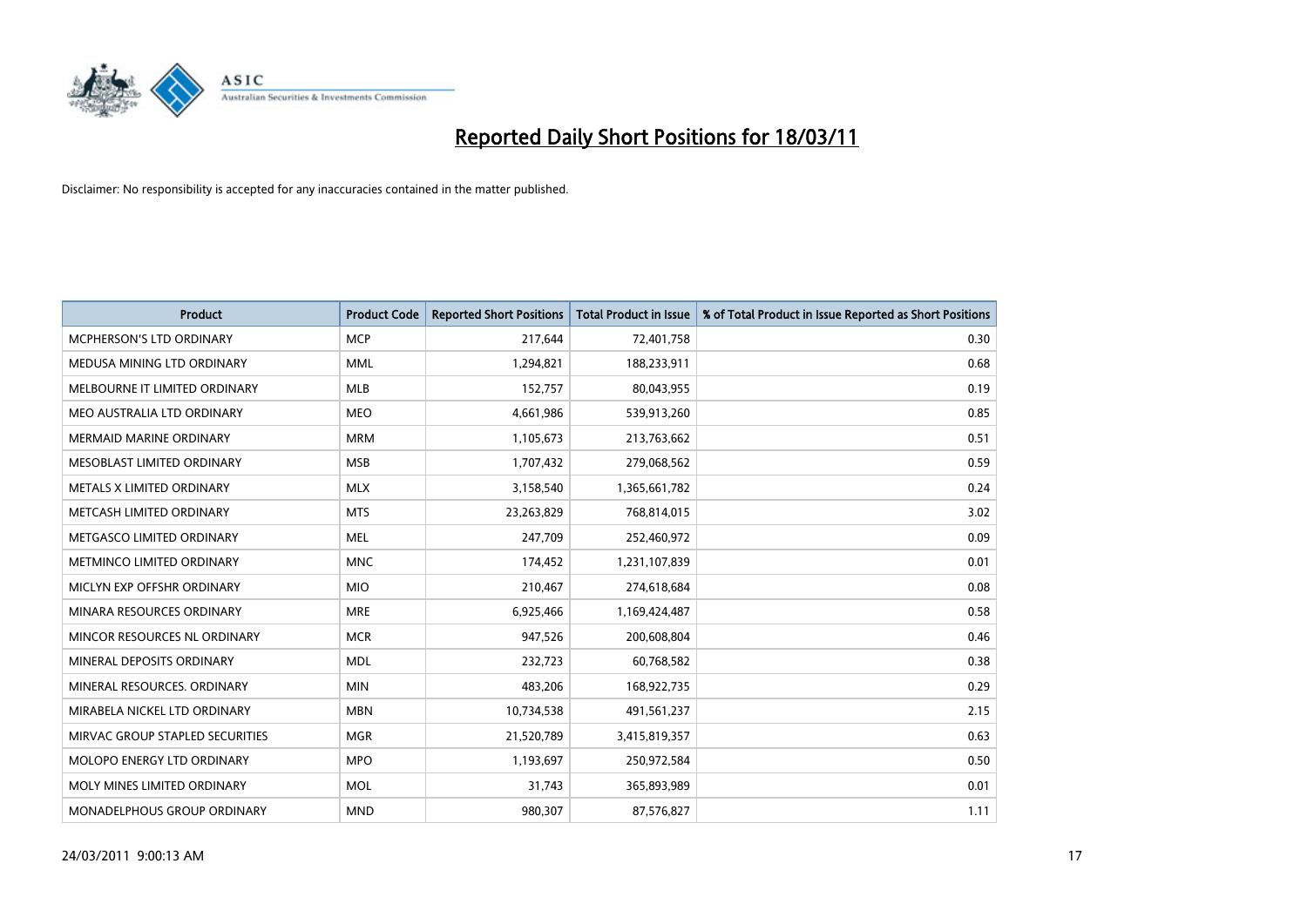

| Product                                 | <b>Product Code</b> | <b>Reported Short Positions</b> | <b>Total Product in Issue</b> | % of Total Product in Issue Reported as Short Positions |
|-----------------------------------------|---------------------|---------------------------------|-------------------------------|---------------------------------------------------------|
| <b>MOUNT GIBSON IRON ORDINARY</b>       | MGX                 | 6,287,040                       | 1,082,570,693                 | 0.60                                                    |
| MULTIPLEX SITES SITES                   | <b>MXUPA</b>        | 36                              | 4,500,000                     | 0.00                                                    |
| MURCHISON METALS LTD ORDINARY           | <b>MMX</b>          | 10,576,456                      | 435,884,268                   | 2.43                                                    |
| MYER HOLDINGS LTD ORDINARY              | <b>MYR</b>          | 13,085,948                      | 582,297,884                   | 2.24                                                    |
| <b>MYSTATE LIMITED ORDINARY</b>         | <b>MYS</b>          | 1,400                           | 67,439,158                    | 0.00                                                    |
| NAMOI COTTON CO-OP CO-OPERATIVE CAP.UNT | <b>NAM</b>          | 205,227                         | 96,978,836                    | 0.21                                                    |
| NANOSONICS LIMITED ORDINARY             | <b>NAN</b>          | 44,354                          | 227,071,282                   | 0.02                                                    |
| NATIONAL AUST. BANK ORDINARY            | <b>NAB</b>          | 10,740,526                      | 2,169,641,214                 | 0.48                                                    |
| NATURAL FUEL LIMITED ORDINARY           | <b>NFL</b>          | 1                               | 721,912                       | 0.00                                                    |
| NAVITAS LIMITED ORDINARY                | <b>NVT</b>          | 2,640,881                       | 369,358,564                   | 0.74                                                    |
| NEPTUNE MARINE ORDINARY                 | <b>NMS</b>          | 3,444,928                       | 1,736,352,381                 | 0.20                                                    |
| NEW HOPE CORPORATION ORDINARY           | <b>NHC</b>          | 1,675,020                       | 830,230,549                   | 0.19                                                    |
| NEWCREST MINING ORDINARY                | <b>NCM</b>          | 2,505,317                       | 765,173,287                   | 0.30                                                    |
| NEWS CORP A NON-VOTING CDI              | <b>NWSLV</b>        | 521.185                         | 1,829,365,463                 | 0.02                                                    |
| NEWS CORP B VOTING CDI                  | <b>NWS</b>          | 7,263,701                       | 798,520,953                   | 0.91                                                    |
| NEXBIS LIMITED ORDINARY                 | <b>NBS</b>          | 63,733                          | 798,356,704                   | 0.01                                                    |
| NEXUS ENERGY LIMITED ORDINARY           | <b>NXS</b>          | 23,387,525                      | 1,020,257,304                 | 2.30                                                    |
| NIB HOLDINGS LIMITED ORDINARY           | <b>NHF</b>          | 4,898                           | 466,765,752                   | 0.00                                                    |
| NICK SCALI LIMITED ORDINARY             | <b>NCK</b>          | 35,846                          | 81,000,000                    | 0.04                                                    |
| NIDO PETROLEUM ORDINARY                 | <b>NDO</b>          | 867,597                         | 1,373,822,119                 | 0.06                                                    |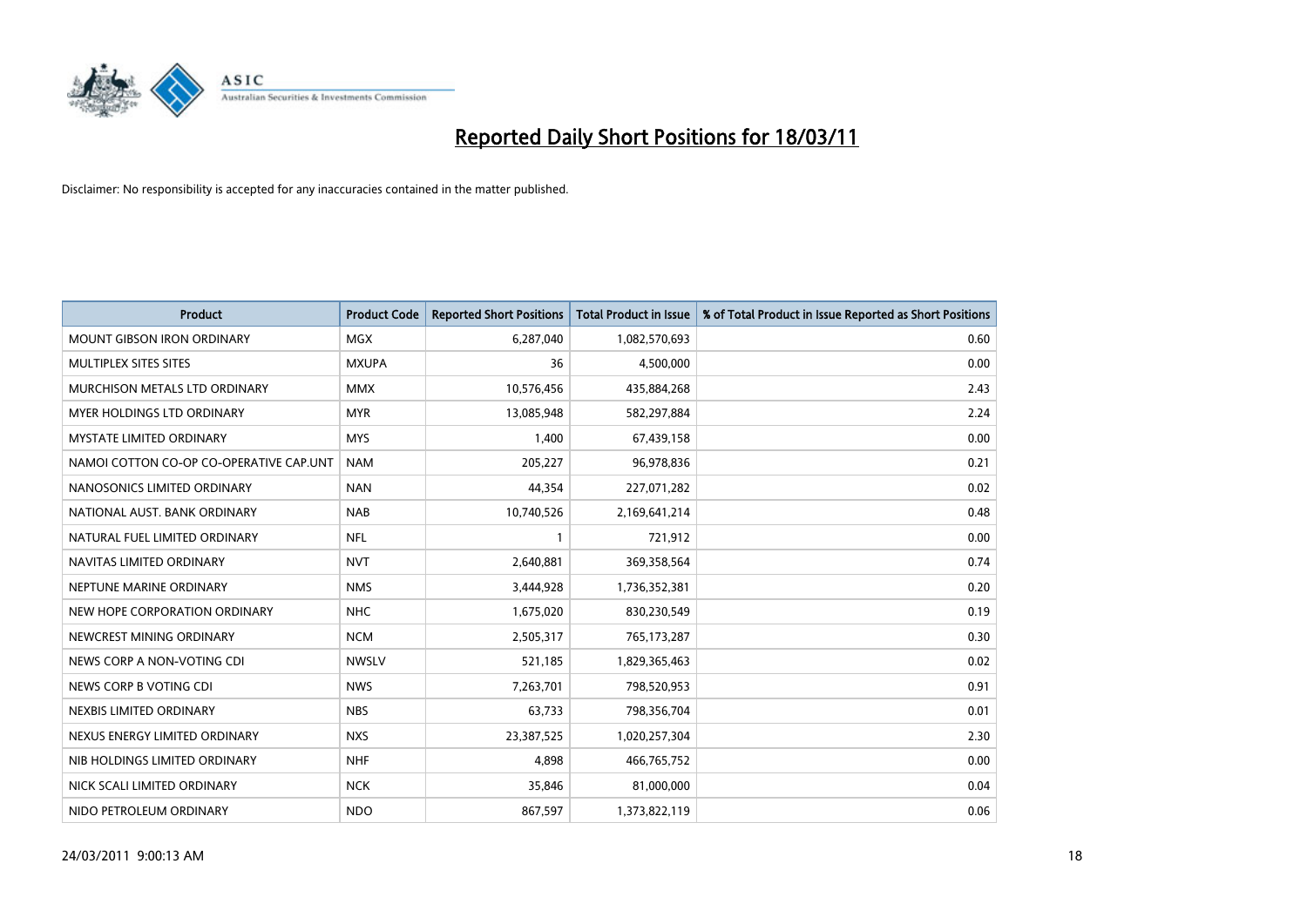

| Product                               | <b>Product Code</b> | <b>Reported Short Positions</b> | <b>Total Product in Issue</b> | % of Total Product in Issue Reported as Short Positions |
|---------------------------------------|---------------------|---------------------------------|-------------------------------|---------------------------------------------------------|
| NKWE PLATINUM 10C US COMMON           | <b>NKP</b>          | 121,698                         | 559,651,184                   | 0.02                                                    |
| NOBLE MINERAL RES ORDINARY            | <b>NMG</b>          | 492,515                         | 380,916,899                   | 0.13                                                    |
| NORTHERN CREST ORDINARY               | <b>NOC</b>          | 24,345                          | 116,074,781                   | 0.02                                                    |
| NORTHERN ENERGY CORP ORDINARY         | <b>NEC</b>          | 1,164                           | 130,653,363                   | 0.00                                                    |
| NORTHERN IRON LTD ORDINARY            | <b>NFE</b>          | 1,413,619                       | 336,084,863                   | 0.40                                                    |
| NORTHERN MIN LTD ORDINARY             | <b>NTU</b>          | 97,075                          | 164,545,022                   | 0.06                                                    |
| NORTON GOLD FIELDS ORDINARY           | <b>NGF</b>          | 98.847                          | 684,830,265                   | 0.01                                                    |
| NOVARISE RENEW RES ORDINARY           | <b>NOE</b>          | 30,000                          | 399,254,908                   | 0.01                                                    |
| NRW HOLDINGS LIMITED ORDINARY         | <b>NWH</b>          | 551,570                         | 251,223,000                   | 0.21                                                    |
| NSL CONSOLIDATED LTD ORDINARY         | <b>NSL</b>          | 101,269                         | 270,661,373                   | 0.03                                                    |
| NUCOAL RESOURCES NL ORDINARY          | <b>NCR</b>          | 1,943,279                       | 434,612,580                   | 0.45                                                    |
| NUFARM LIMITED ORDINARY               | <b>NUF</b>          | 5,412,753                       | 261,833,005                   | 2.05                                                    |
| NUPLEX INDUSTRIES ORDINARY            | <b>NPX</b>          | 113,606                         | 195,060,783                   | 0.06                                                    |
| NYOTA MINERALS LTD ORDINARY           | <b>NYO</b>          | 2,009,422                       | 477,948,263                   | 0.42                                                    |
| <b>OAKTON LIMITED ORDINARY</b>        | <b>OKN</b>          | 706,062                         | 93,800,235                    | 0.76                                                    |
| OCEANAGOLD CORP. CHESS DEPOSITARY INT | <b>OGC</b>          | 692,298                         | 262,173,722                   | 0.27                                                    |
| OCEANIA CAPITAL LTD ORDINARY          | <b>OCP</b>          | 2,500                           | 91,921,295                    | 0.00                                                    |
| OIL SEARCH LTD ORDINARY               | OSH                 | 7,209,659                       | 1,312,888,303                 | 0.54                                                    |
| OILEX LTD ORDINARY                    | <b>OEX</b>          | 34,961                          | 253,274,885                   | 0.01                                                    |
| OM HOLDINGS LIMITED ORDINARY          | OMH                 | 6,118,000                       | 503,085,150                   | 1.22                                                    |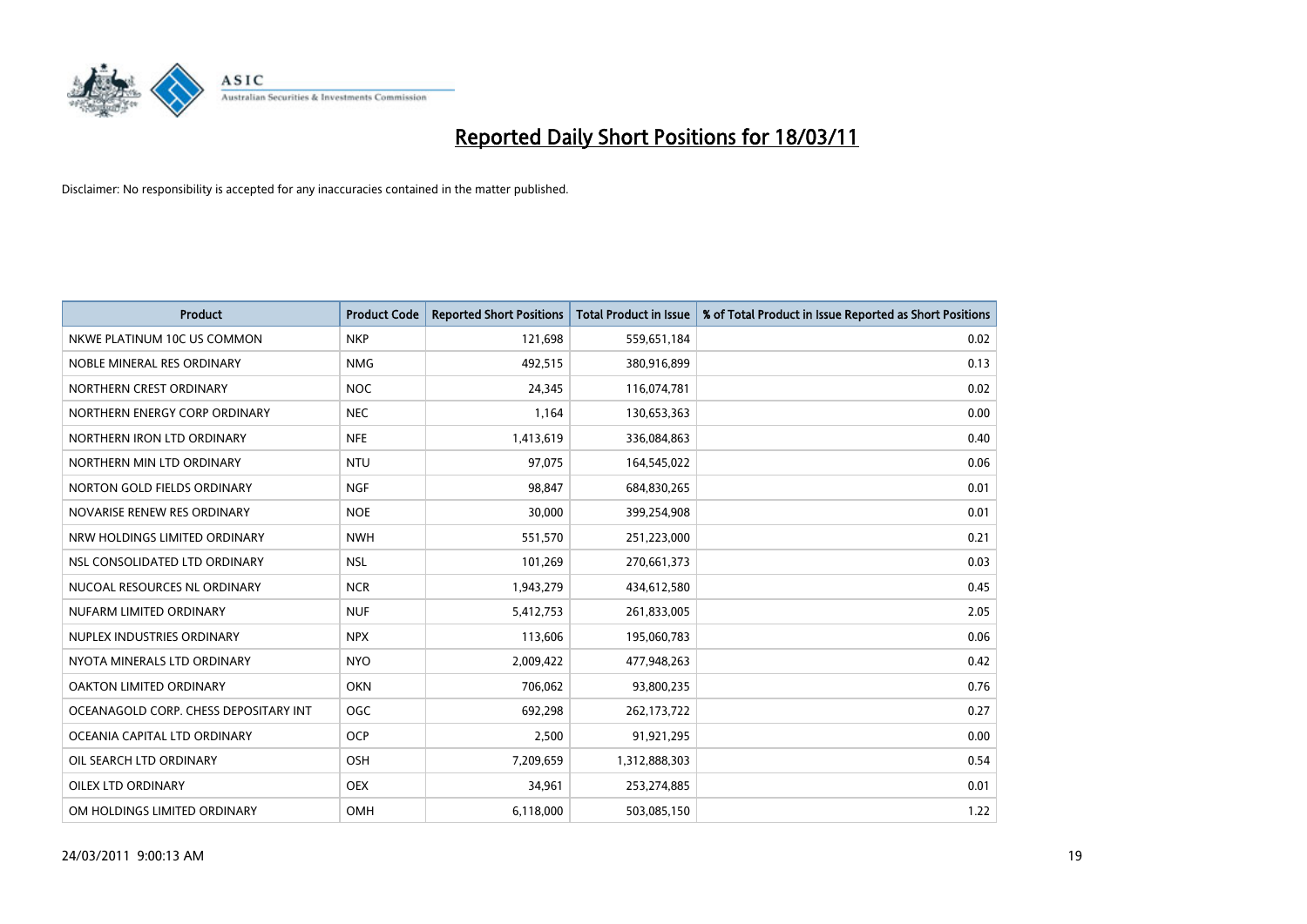

| Product                            | <b>Product Code</b> | <b>Reported Short Positions</b> | <b>Total Product in Issue</b> | % of Total Product in Issue Reported as Short Positions |
|------------------------------------|---------------------|---------------------------------|-------------------------------|---------------------------------------------------------|
| <b>ONESTEEL LIMITED ORDINARY</b>   | OST                 | 12,613,902                      | 1,334,723,421                 | 0.93                                                    |
| ORICA LIMITED ORDINARY             | ORI                 | 897,224                         | 363,223,767                   | 0.23                                                    |
| ORIGIN ENERGY ORDINARY             | <b>ORG</b>          | 4,204,565                       | 885,197,012                   | 0.47                                                    |
| ORIGIN ENERGY RTS06-APR-11 D FORUS | <b>ORGR</b>         | 35,169                          | 177,039,403                   | 0.02                                                    |
| OROCOBRE LIMITED ORDINARY          | <b>ORE</b>          | 776,025                         | 102,813,894                   | 0.75                                                    |
| OROTONGROUP LIMITED ORDINARY       | <b>ORL</b>          | 17,394                          | 40,880,902                    | 0.04                                                    |
| OTTO ENERGY LIMITED ORDINARY       | <b>OEL</b>          | 109,204                         | 1,134,540,071                 | 0.01                                                    |
| OZ MINERALS ORDINARY               | OZL                 | 26,715,742                      | 3,238,546,504                 | 0.82                                                    |
| PACIFIC BRANDS ORDINARY            | <b>PBG</b>          | 11,094,998                      | 931,386,248                   | 1.18                                                    |
| PALADIN ENERGY LTD ORDINARY        | <b>PDN</b>          | 17,668,067                      | 777,475,983                   | 2.26                                                    |
| PAN PACIFIC PETROL. ORDINARY       | PPP                 | 84,923                          | 588,612,110                   | 0.01                                                    |
| PANAUST LIMITED ORDINARY           | <b>PNA</b>          | 18,605,190                      | 2,964,355,326                 | 0.62                                                    |
| PANORAMIC RESOURCES ORDINARY       | PAN                 | 1,362,892                       | 207,050,710                   | 0.64                                                    |
| PAPERLINX LIMITED ORDINARY         | <b>PPX</b>          | 21,908,729                      | 603,580,761                   | 3.62                                                    |
| PAPILLON RES LTD ORDINARY          | PIR                 | 602,588                         | 189,254,868                   | 0.32                                                    |
| PATTIES FOODS LTD ORDINARY         | PFL                 |                                 | 138,908,853                   | 0.00                                                    |
| PEET LIMITED ORDINARY              | <b>PPC</b>          | 193,634                         | 302,965,804                   | 0.07                                                    |
| PENINSULA ENERGY LTD ORDINARY      | <b>PEN</b>          | 1,883,149                       | 2,085,852,039                 | 0.09                                                    |
| PERILYA LIMITED ORDINARY           | PEM                 | 632,570                         | 526,075,563                   | 0.12                                                    |
| PERPETUAL LIMITED ORDINARY         | PPT                 | 2,595,610                       | 44,435,458                    | 5.82                                                    |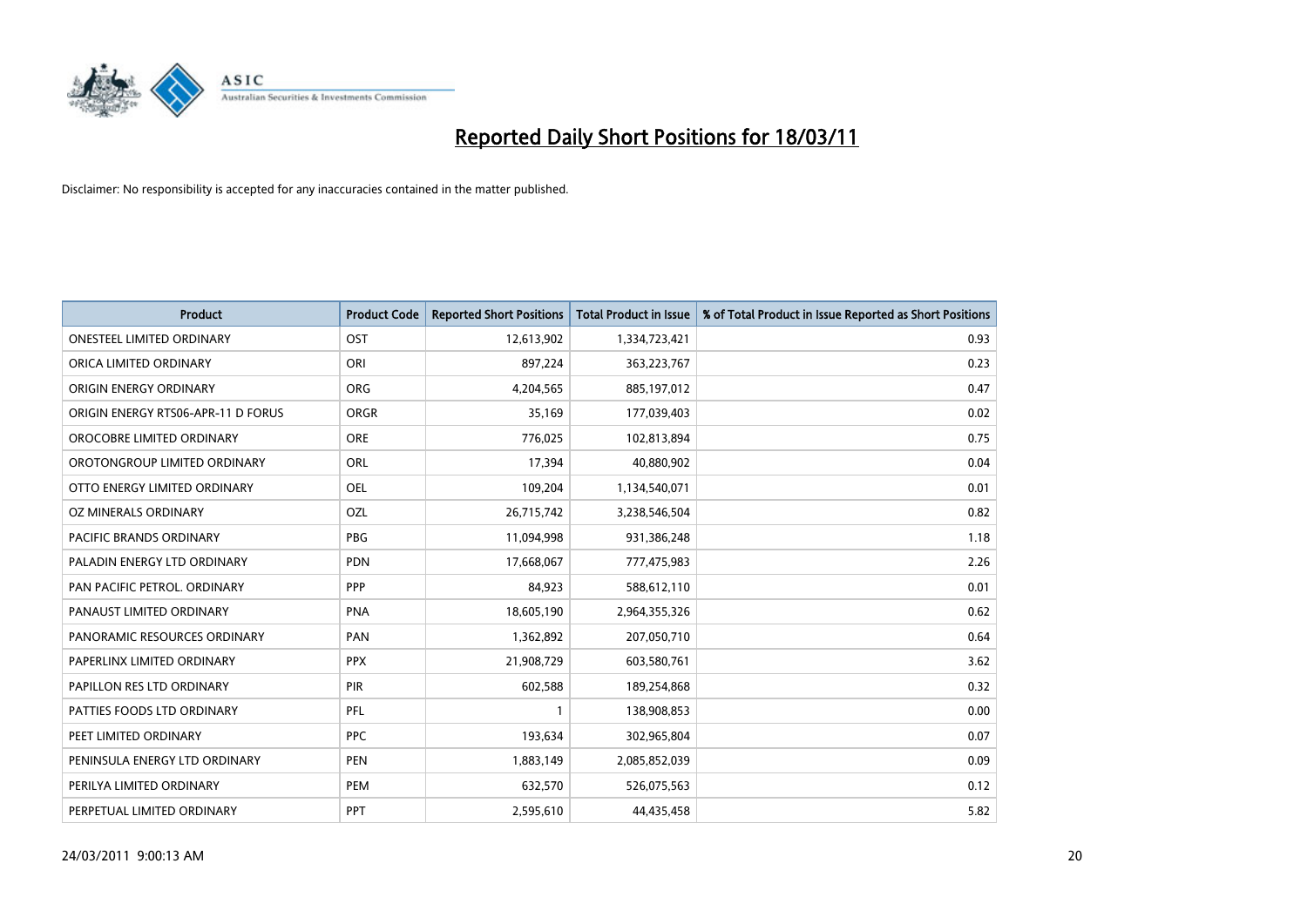

| <b>Product</b>                       | <b>Product Code</b> | <b>Reported Short Positions</b> | Total Product in Issue | % of Total Product in Issue Reported as Short Positions |
|--------------------------------------|---------------------|---------------------------------|------------------------|---------------------------------------------------------|
| PERSEUS MINING LTD ORDINARY          | PRU                 | 3,767,130                       | 423,202,088            | 0.90                                                    |
| PETSEC ENERGY ORDINARY               | <b>PSA</b>          | 223,332                         | 231,283,622            | 0.10                                                    |
| PHARMAXIS LTD ORDINARY               | <b>PXS</b>          | 1,218,465                       | 228,127,809            | 0.52                                                    |
| PHOTON GROUP LTD ORDINARY            | PGA                 | 250,510                         | 1,540,543,357          | 0.02                                                    |
| PIKE RIVER COAL ORDINARY             | <b>PRC</b>          | 257,595                         | 405,513,933            | 0.06                                                    |
| PLATINUM ASSET ORDINARY              | <b>PTM</b>          | 7,963,714                       | 561,347,878            | 1.41                                                    |
| PLATINUM AUSTRALIA ORDINARY          | <b>PLA</b>          | 5,977,747                       | 392,430,039            | 1.53                                                    |
| PLATINUM CAPITAL LTD ORDINARY        | <b>PMC</b>          |                                 | 164,959,410            | 0.00                                                    |
| PMP LIMITED ORDINARY                 | <b>PMP</b>          | 261,297                         | 335,338,483            | 0.07                                                    |
| PORT BOUVARD LIMITED ORDINARY        | PBD                 | 6.754                           | 593,868,295            | 0.00                                                    |
| PREMIER INVESTMENTS ORDINARY         | <b>PMV</b>          | 318,473                         | 155,030,045            | 0.20                                                    |
| PRIMARY HEALTH CARE ORDINARY         | <b>PRY</b>          | 10,953,915                      | 496,103,188            | 2.21                                                    |
| PRIME INFR GROUP. STAPLED SECURITIES | PIH                 | 308.735                         | 351,776,795            | 0.09                                                    |
| PRIME MEDIA GRP LTD ORDINARY         | <b>PRT</b>          | 17,125                          | 366,330,303            | 0.00                                                    |
| PRIMEAG AUSTRALIA ORDINARY           | PAG                 | 2,278                           | 150,569,976            | 0.00                                                    |
| PROGEN PHARMACEUTIC ORDINARY         | PGL                 | 151,596                         | 24,709,097             | 0.61                                                    |
| PROGRAMMED ORDINARY                  | <b>PRG</b>          | 434,533                         | 118,169,908            | 0.37                                                    |
| PSIVIDA CORP CDI 1:1                 | <b>PVA</b>          | 6,878                           | 8,979,205              | 0.08                                                    |
| OANTAS AIRWAYS ORDINARY              | QAN                 | 28,899,168                      | 2,265,123,620          | 1.28                                                    |
| OBE INSURANCE GROUP ORDINARY         | <b>OBE</b>          | 26,237,465                      | 1,051,877,166          | 2.47                                                    |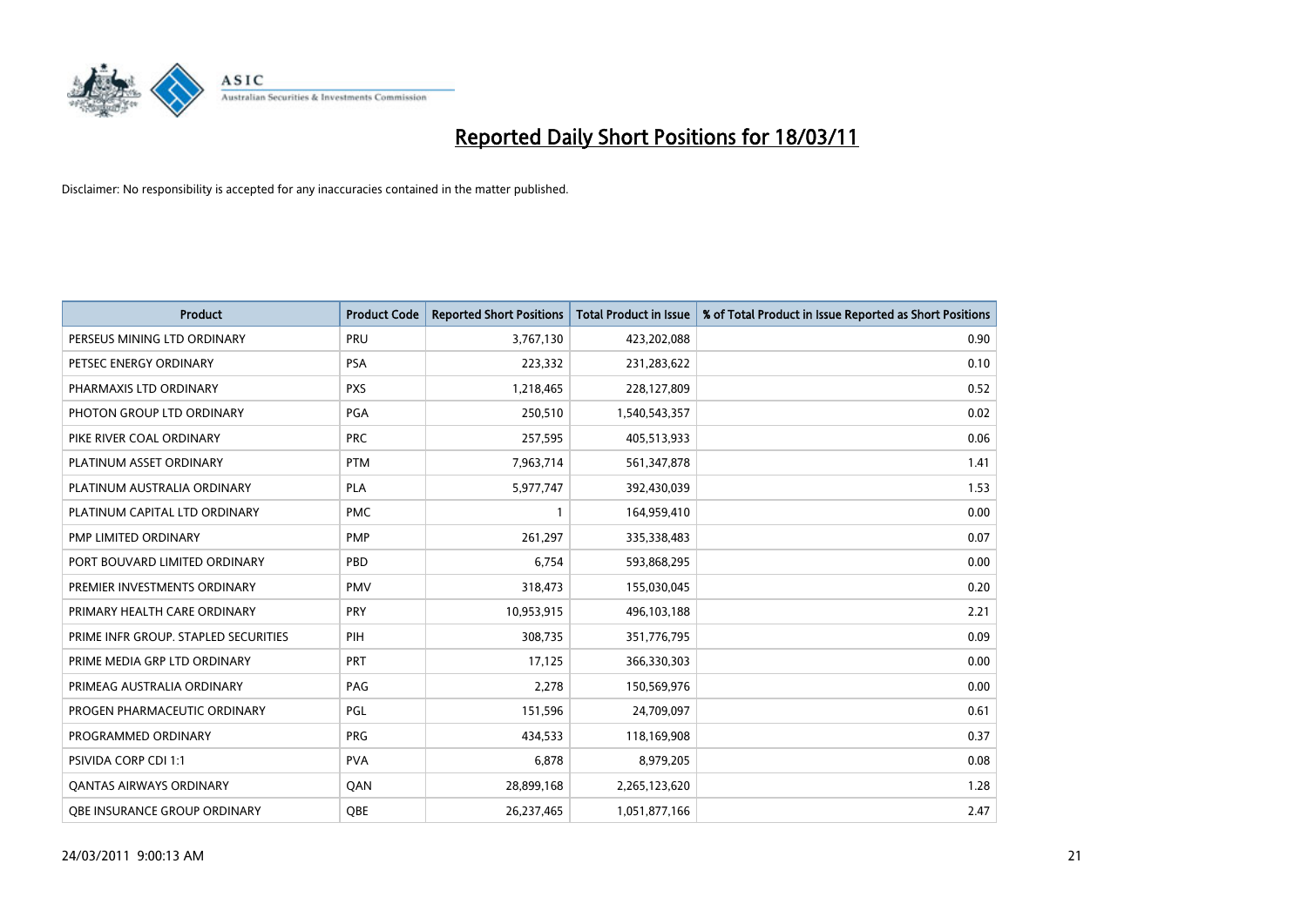

| <b>Product</b>                      | <b>Product Code</b> | <b>Reported Short Positions</b> | <b>Total Product in Issue</b> | % of Total Product in Issue Reported as Short Positions |
|-------------------------------------|---------------------|---------------------------------|-------------------------------|---------------------------------------------------------|
| OR NATIONAL LIMITED ORDINARY        | <b>ORN</b>          | 22,844,906                      | 2,440,000,000                 | 0.92                                                    |
| RAMELIUS RESOURCES ORDINARY         | <b>RMS</b>          | 485,386                         | 291,208,795                   | 0.16                                                    |
| RAMSAY HEALTH CARE ORDINARY         | <b>RHC</b>          | 2,542,931                       | 202,081,252                   | 1.26                                                    |
| <b>RCR TOMLINSON ORDINARY</b>       | <b>RCR</b>          | 68,067                          | 131,892,672                   | 0.05                                                    |
| <b>REA GROUP ORDINARY</b>           | <b>REA</b>          | 39,859                          | 129,691,280                   | 0.02                                                    |
| <b>RECKON LIMITED ORDINARY</b>      | <b>RKN</b>          | $\overline{2}$                  | 133,384,060                   | 0.00                                                    |
| <b>RED 5 LIMITED ORDINARY</b>       | <b>RED</b>          | 51,541                          | 1,283,597,526                 | 0.00                                                    |
| <b>RED FORK ENERGY ORDINARY</b>     | <b>RFE</b>          | 7,792                           | 139,535,000                   | 0.01                                                    |
| REDFLEX HOLDINGS ORDINARY           | <b>RDF</b>          | 1,782                           | 110,345,599                   | 0.00                                                    |
| REED RESOURCES LTD ORDINARY         | <b>RDR</b>          | 397,582                         | 220,771,768                   | 0.18                                                    |
| <b>REGIS RESOURCES ORDINARY</b>     | <b>RRL</b>          | 3,316,594                       | 430,750,415                   | 0.73                                                    |
| RESMED INC CDI 10:1                 | <b>RMD</b>          | 10,330,400                      | 1,534,676,730                 | 0.67                                                    |
| <b>RESOLUTE MINING ORDINARY</b>     | <b>RSG</b>          | 5,394,484                       | 467,211,233                   | 1.15                                                    |
| <b>RESOURCE GENERATION ORDINARY</b> | <b>RES</b>          | 487,003                         | 244,400,530                   | 0.19                                                    |
| RETAIL FOOD GROUP ORDINARY          | <b>RFG</b>          | 2,056                           | 107,301,926                   | 0.00                                                    |
| REVERSE CORP LIMITED ORDINARY       | <b>REF</b>          | 25,141                          | 92,382,175                    | 0.03                                                    |
| REX MINERALS LIMITED ORDINARY       | <b>RXM</b>          | 440,206                         | 150,317,460                   | 0.29                                                    |
| RHG LIMITED ORDINARY                | <b>RHG</b>          | 92,341                          | 318,745,978                   | 0.02                                                    |
| <b>RIDLEY CORPORATION ORDINARY</b>  | <b>RIC</b>          | 799,673                         | 307,817,071                   | 0.26                                                    |
| RIO TINTO LIMITED ORDINARY          | <b>RIO</b>          | 13,707,889                      | 435,758,720                   | 3.12                                                    |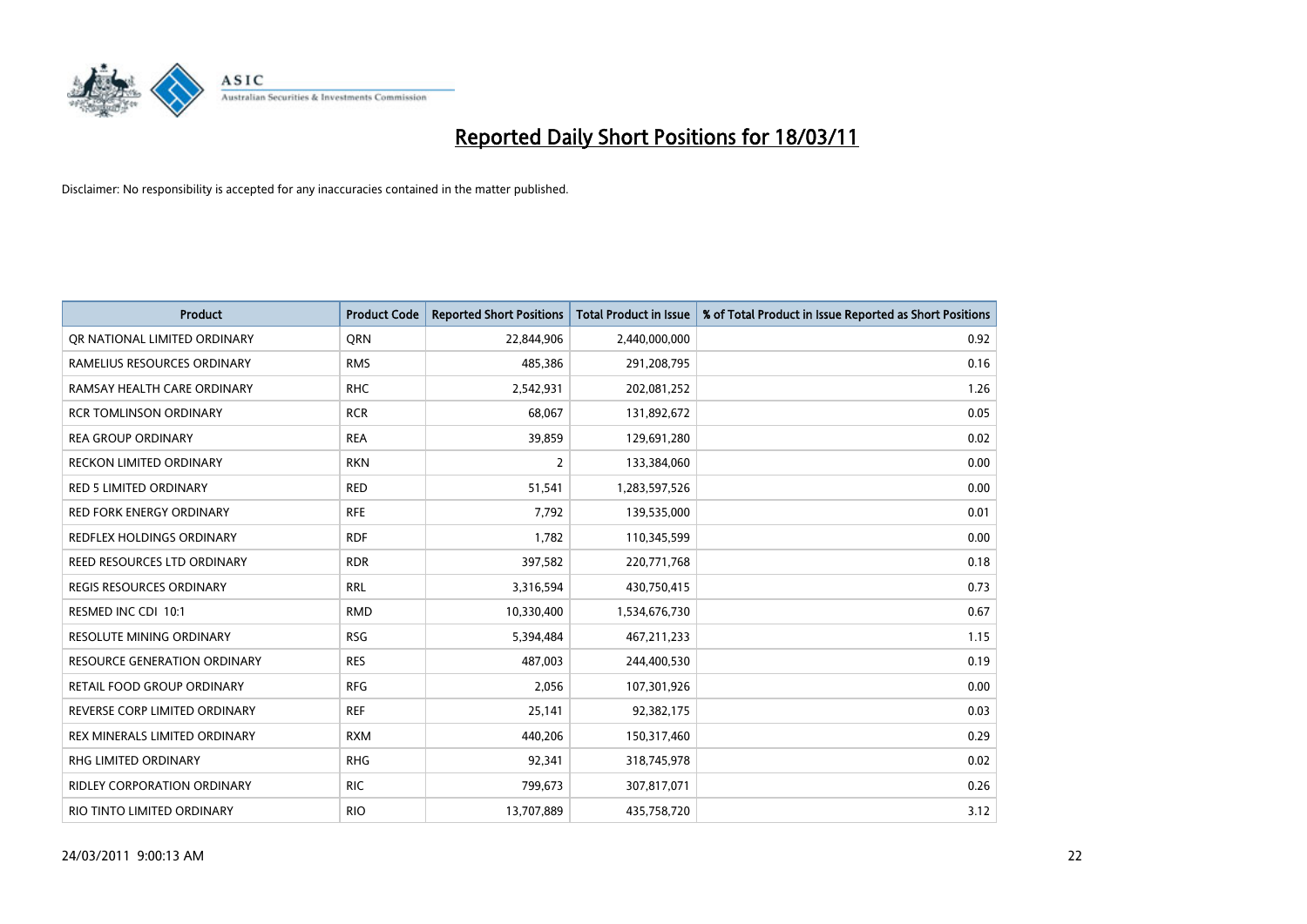

| <b>Product</b>                    | <b>Product Code</b> | <b>Reported Short Positions</b> | <b>Total Product in Issue</b> | % of Total Product in Issue Reported as Short Positions |
|-----------------------------------|---------------------|---------------------------------|-------------------------------|---------------------------------------------------------|
| <b>RIVERCITY MOTORWAY STAPLED</b> | <b>RCY</b>          | 132,000                         | 957,010,115                   | 0.01                                                    |
| RIVERSDALE MINING ORDINARY        | <b>RIV</b>          | 951,285                         | 236,696,188                   | 0.40                                                    |
| ROBUST RESOURCES ORDINARY         | <b>ROL</b>          | 26,398                          | 84,944,097                    | 0.03                                                    |
| ROC OIL COMPANY ORDINARY          | <b>ROC</b>          | 9,810,419                       | 713,154,560                   | 1.39                                                    |
| RP DATA LTD ORDINARY              | <b>RPX</b>          | 15,518                          | 149,246,421                   | 0.01                                                    |
| SAI GLOBAL LIMITED ORDINARY       | SAI                 | 345,797                         | 198,083,847                   | 0.15                                                    |
| SALMAT LIMITED ORDINARY           | <b>SLM</b>          | 154,262                         | 159,749,049                   | 0.09                                                    |
| SAMSON OIL & GAS LTD ORDINARY     | <b>SSN</b>          | 2,685,220                       | 1,713,635,961                 | 0.16                                                    |
| SANDFIRE RESOURCES ORDINARY       | <b>SFR</b>          | 638,129                         | 148,309,969                   | 0.41                                                    |
| SANTOS LTD ORDINARY               | <b>STO</b>          | 8,108,975                       | 874,246,838                   | 0.94                                                    |
| SARACEN MINERAL ORDINARY          | SAR                 | 550,155                         | 492,151,415                   | 0.10                                                    |
| SEDGMAN LIMITED ORDINARY          | <b>SDM</b>          | 500,127                         | 207,997,898                   | 0.24                                                    |
| SEEK LIMITED ORDINARY             | <b>SEK</b>          | 6,466,970                       | 336,584,488                   | 1.89                                                    |
| SELECT HARVESTS ORDINARY          | <b>SHV</b>          | 796                             | 55,667,043                    | 0.00                                                    |
| SENETAS CORPORATION ORDINARY      | <b>SEN</b>          | 756,999                         | 463,105,195                   | 0.16                                                    |
| SENEX ENERGY LIMITED ORDINARY     | <b>SXY</b>          | 792,038                         | 673,340,759                   | 0.12                                                    |
| SERVCORP LIMITED ORDINARY         | SRV                 | 117,526                         | 98,440,807                    | 0.11                                                    |
| SERVICE STREAM ORDINARY           | <b>SSM</b>          | 516,050                         | 283,418,867                   | 0.18                                                    |
| SEVEN GROUP HOLDINGS ORDINARY     | <b>SVW</b>          | 189,085                         | 305,410,281                   | 0.04                                                    |
| SEYMOUR WHYTE LTD ORDINARY        | SWL                 | 21,741                          | 77,817,396                    | 0.03                                                    |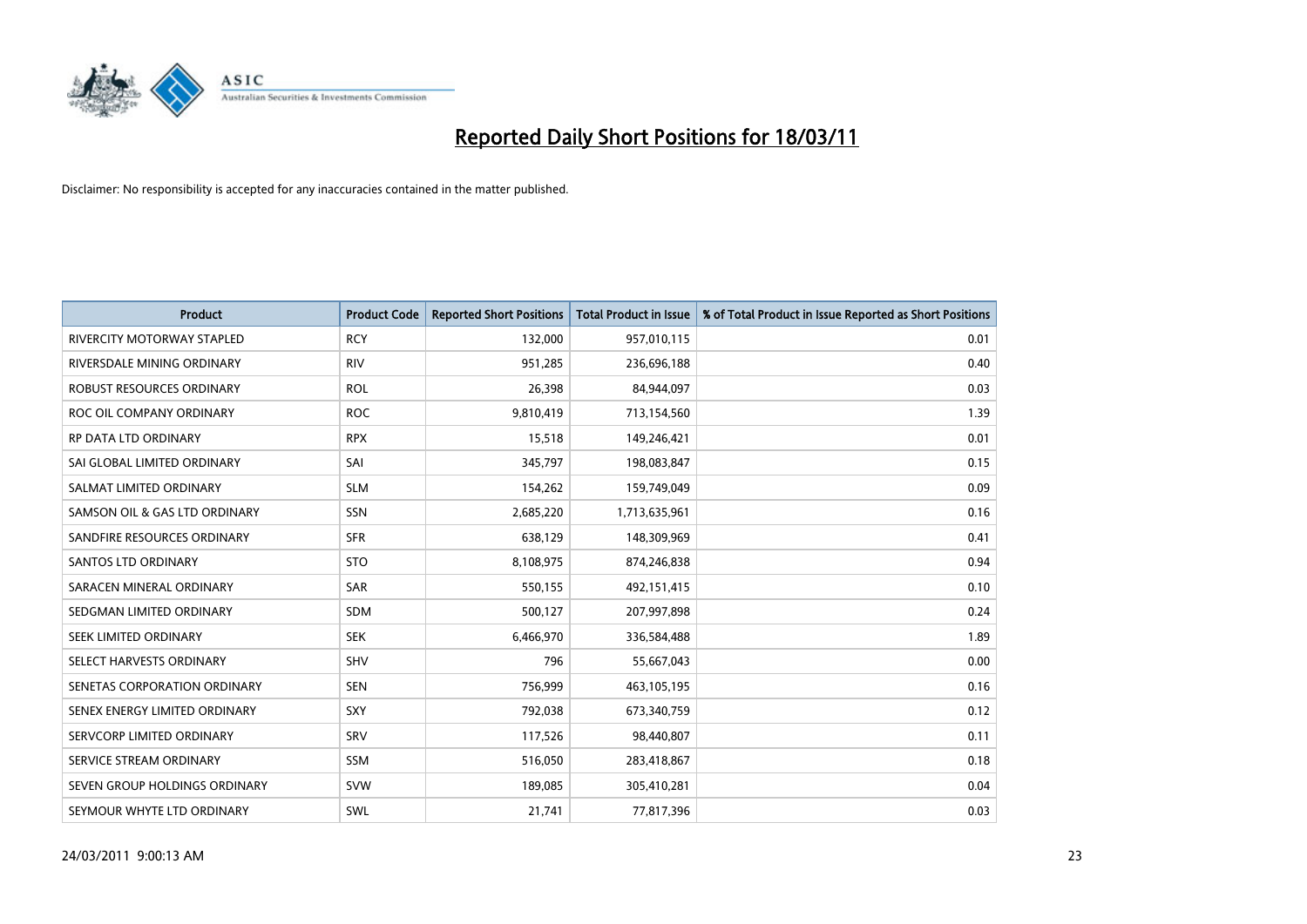

| <b>Product</b>                           | <b>Product Code</b> | <b>Reported Short Positions</b> | <b>Total Product in Issue</b> | % of Total Product in Issue Reported as Short Positions |
|------------------------------------------|---------------------|---------------------------------|-------------------------------|---------------------------------------------------------|
| SIGMA PHARMACEUTICAL ORDINARY            | SIP                 | 23,410,289                      | 1,178,626,572                 | 2.00                                                    |
| SIGNATURE METALS LTD ORDINARY            | <b>SBL</b>          | 2,400,000                       | 1,859,133,724                 | 0.13                                                    |
| SILEX SYSTEMS ORDINARY                   | <b>SLX</b>          | 338,300                         | 170,128,997                   | 0.20                                                    |
| SILVER LAKE RESOURCE ORDINARY            | <b>SLR</b>          | 314,611                         | 178,882,838                   | 0.19                                                    |
| SIMS METAL MGMT LTD ORDINARY             | SGM                 | 3,447,315                       | 204,927,017                   | 1.70                                                    |
| SINGAPORE TELECOMM. CHESS DEPOSITARY INT | SGT                 | 4,924,564                       | 310,378,692                   | 1.56                                                    |
| SKILLED GROUP LTD ORDINARY               | <b>SKE</b>          | 378,188                         | 224,511,171                   | 0.16                                                    |
| SKY CITY ENTERTAIN, ORDINARY             | <b>SKC</b>          | 91,524                          | 575,114,687                   | 0.01                                                    |
| <b>SKY NETWORK ORDINARY</b>              | <b>SKT</b>          | 256,821                         | 389,139,785                   | 0.07                                                    |
| SMS MANAGEMENT, ORDINARY                 | <b>SMX</b>          | 276,061                         | 67,661,358                    | 0.42                                                    |
| SONIC HEALTHCARE ORDINARY                | <b>SHL</b>          | 5,974,059                       | 388,429,875                   | 1.53                                                    |
| SOUL PATTINSON (W.H) ORDINARY            | SOL                 | 48,876                          | 238,640,580                   | 0.02                                                    |
| SP AUSNET STAPLED SECURITIES             | <b>SPN</b>          | 9,004,955                       | 2,795,115,439                 | 0.32                                                    |
| SPARK INFRASTRUCTURE STAPLED NOTE & UNIT | SKI                 | 12,189,102                      | 1,326,734,264                 | 0.92                                                    |
| SPDR 200 FUND ETF UNITS                  | <b>STW</b>          | 8,008                           | 50,839,159                    | 0.02                                                    |
| SPECIALTY FASHION ORDINARY               | <b>SFH</b>          | 2,166,985                       | 191,686,122                   | 1.13                                                    |
| SPHERE MINERALS LTD ORDINARY             | <b>SPH</b>          | 1,991                           | 171,348,151                   | 0.00                                                    |
| SPOTLESS GROUP LTD ORDINARY              | <b>SPT</b>          | 2,588,838                       | 261,070,153                   | 0.99                                                    |
| ST BARBARA LIMITED ORDINARY              | <b>SBM</b>          | 4,510,928                       | 325,615,389                   | 1.40                                                    |
| STAGING CONNECTIONS ORDINARY             | <b>STG</b>          | 2,917,189                       | 78,317,726                    | 3.72                                                    |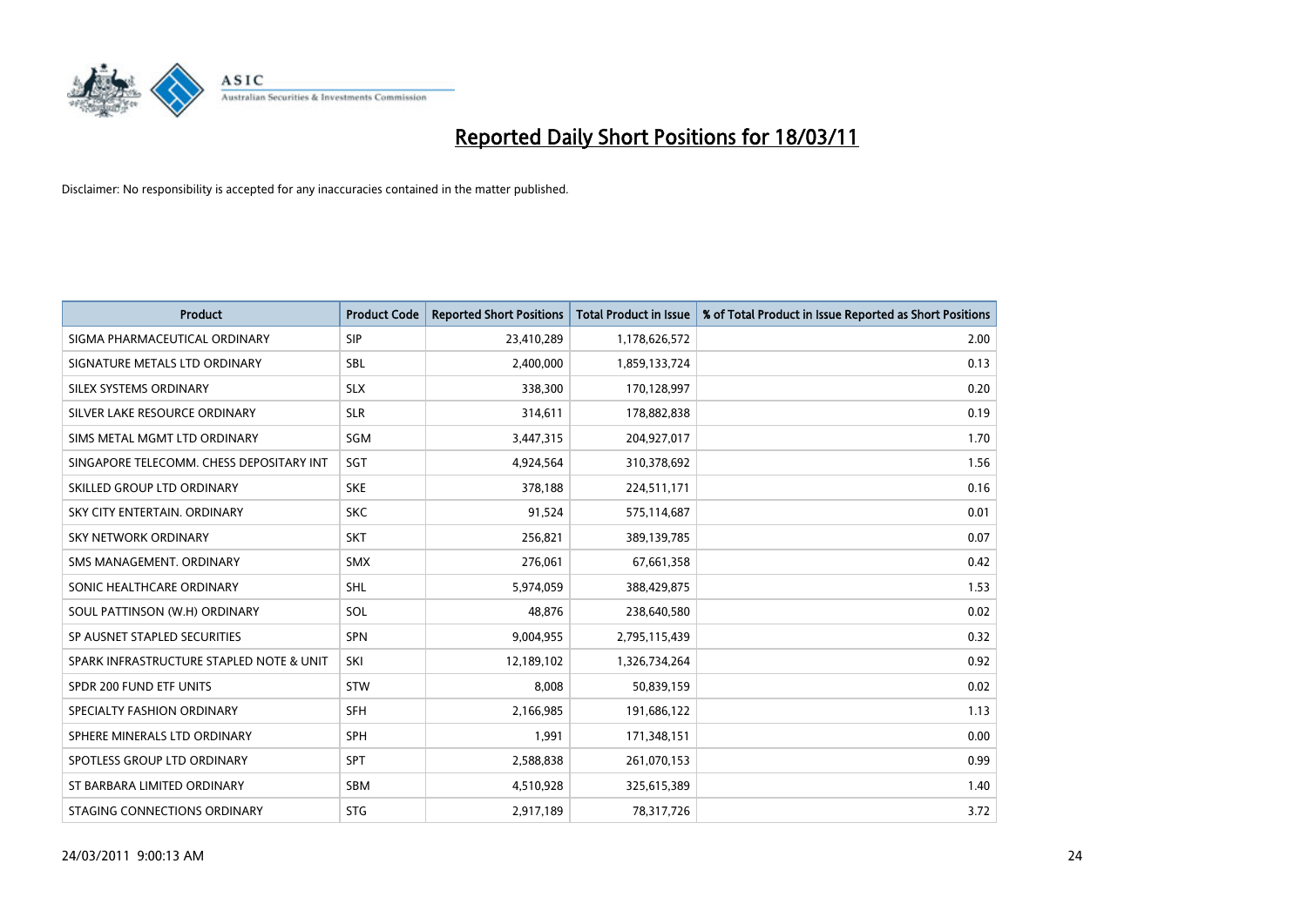

| <b>Product</b>                      | <b>Product Code</b> | <b>Reported Short Positions</b> | Total Product in Issue | % of Total Product in Issue Reported as Short Positions |
|-------------------------------------|---------------------|---------------------------------|------------------------|---------------------------------------------------------|
| STANMORE COAL LTD ORDINARY          | <b>SMR</b>          | 73,240                          | 87,250,738             | 0.08                                                    |
| STARPHARMA HOLDINGS ORDINARY        | SPL                 | 133,927                         | 244,682,721            | 0.06                                                    |
| STH AMERICAN COR LTD ORDINARY       | SAY                 | 9,200                           | 233,651,371            | 0.00                                                    |
| STH CRS ELECT ENGNR ORDINARY        | <b>SXE</b>          | 7,962                           | 124,178,939            | 0.01                                                    |
| STHN CROSS MEDIA ORDINARY           | <b>SXL</b>          | 1,415,175                       | 378,827,750            | 0.35                                                    |
| STOCKLAND UNITS/ORD STAPLED         | SGP                 | 17,425,063                      | 2,383,036,717          | 0.74                                                    |
| STRAITS RES LTD. ORDINARY           | SRO                 | 3,008,688                       | 324,355,749            | 0.93                                                    |
| STW COMMUNICATIONS ORDINARY         | SGN                 | 258,828                         | 364,310,964            | 0.07                                                    |
| SUNCORP GROUP LTD ORDINARY          | <b>SUN</b>          | 8,019,614                       | 1,281,390,524          | 0.60                                                    |
| SUNDANCE RESOURCES ORDINARY         | SDL                 | 20,625,496                      | 2,712,401,668          | 0.76                                                    |
| SUNLAND GROUP LTD ORDINARY          | <b>SDG</b>          | 24,978                          | 224,881,794            | 0.00                                                    |
| SUPER RET REP LTD ORDINARY          | SUL                 | 210,860                         | 129,077,342            | 0.16                                                    |
| SWICK MINING ORDINARY               | <b>SWK</b>          | 1,548                           | 236,724,970            | 0.00                                                    |
| SYMEX HOLDINGS ORDINARY             | <b>SYM</b>          | 6,633                           | 125,037,628            | 0.01                                                    |
| TABCORP HOLDINGS LTD ORDINARY       | <b>TAH</b>          | 2,748,603                       | 684,918,140            | 0.38                                                    |
| <b>TALENT2 INTERNATION ORDINARY</b> | <b>TWO</b>          | 7                               | 142,413,250            | 0.00                                                    |
| TALISMAN MINING ORDINARY            | <b>TLM</b>          | 21,368                          | 130,438,627            | 0.02                                                    |
| TANAMI GOLD NL ORDINARY             | <b>TAM</b>          | 50,677                          | 260,997,677            | 0.02                                                    |
| TAP OIL LIMITED ORDINARY            | <b>TAP</b>          | 470,625                         | 240,967,311            | 0.19                                                    |
| TASSAL GROUP LIMITED ORDINARY       | <b>TGR</b>          | 39,639                          | 146,304,404            | 0.01                                                    |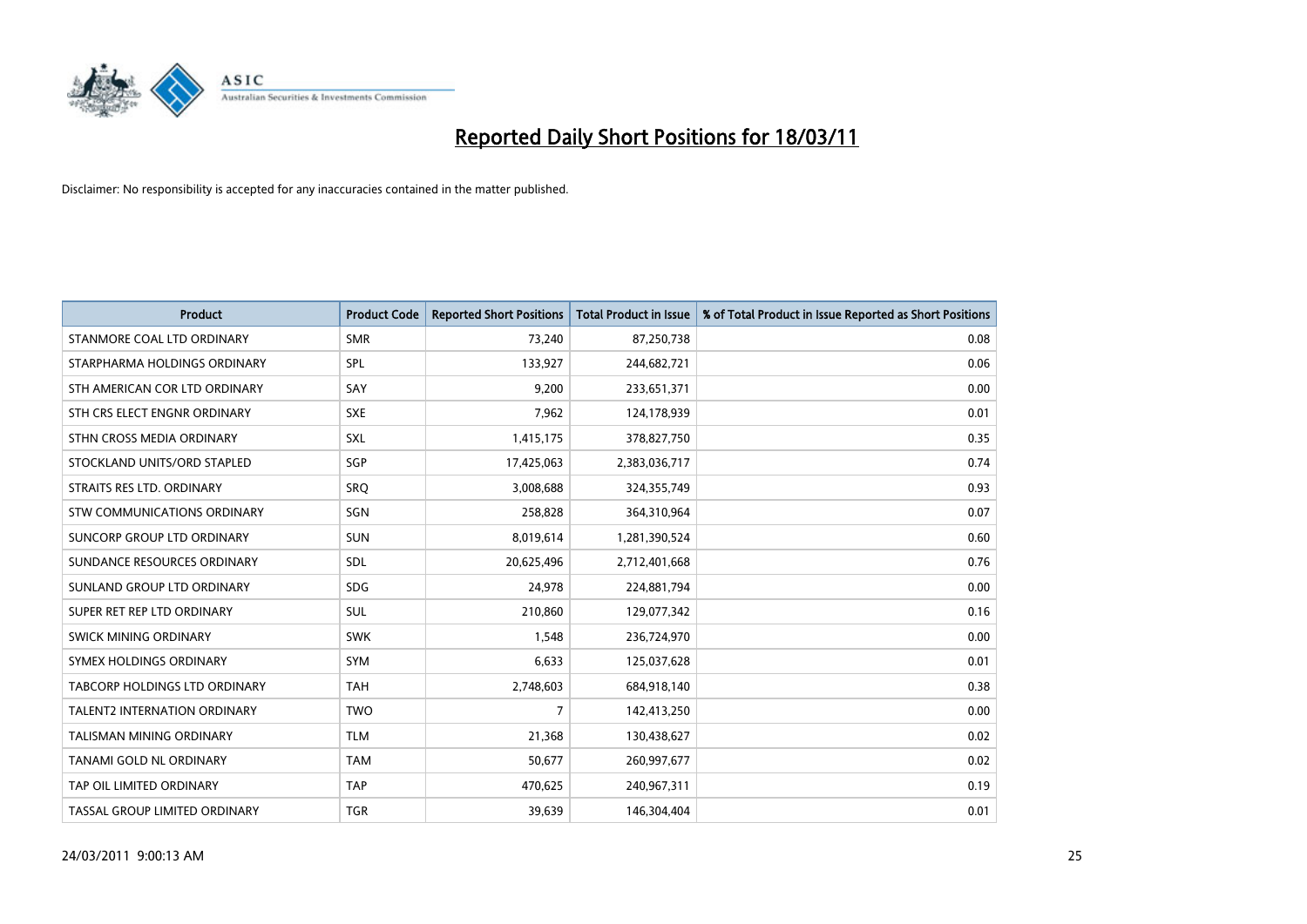

| <b>Product</b>                          | <b>Product Code</b> | <b>Reported Short Positions</b> | Total Product in Issue | % of Total Product in Issue Reported as Short Positions |
|-----------------------------------------|---------------------|---------------------------------|------------------------|---------------------------------------------------------|
| <b>TATTS GROUP LTD ORDINARY</b>         | <b>TTS</b>          | 25,069,210                      | 1,301,092,863          | 1.94                                                    |
| TELECOM CORPORATION ORDINARY            | <b>TEL</b>          | 18,444,098                      | 1,924,644,282          | 0.95                                                    |
| <b>TELSTRA CORPORATION, ORDINARY</b>    | <b>TLS</b>          | 75,770,682                      | 12,443,074,357         | 0.60                                                    |
| TEN NETWORK HOLDINGS ORDINARY           | <b>TEN</b>          | 27,612,151                      | 1,045,236,720          | 2.65                                                    |
| TERANGA GOLD CORP CDI 1:1               | TGZ                 | 194,036                         | 151,109,395            | 0.13                                                    |
| TFS CORPORATION LTD ORDINARY            | <b>TFC</b>          | 35.371                          | 262,656,661            | 0.01                                                    |
| THE REJECT SHOP ORDINARY                | <b>TRS</b>          | 569,903                         | 26,033,570             | 2.19                                                    |
| THOR MINING PLC CHESS DEPOSITARY        | <b>THR</b>          | 2,307                           | 240,235,256            | 0.00                                                    |
| THORN GROUP LIMITED ORDINARY            | <b>TGA</b>          | 63,560                          | 129,858,924            | 0.04                                                    |
| THUNDELARRA EXPLOR, ORDINARY            | <b>THX</b>          | 50,407                          | 153,414,483            | 0.03                                                    |
| TIGER RESOURCES ORDINARY                | <b>TGS</b>          | 212,248                         | 668,635,549            | 0.03                                                    |
| TIMBERCORP LIMITED ORDINARY             | <b>TIM</b>          | 90,074                          | 352,071,429            | 0.02                                                    |
| <b>TISHMAN SPEYER UNITS</b>             | <b>TSO</b>          | 79,210                          | 338,440,904            | 0.02                                                    |
| TNG LIMITED ORDINARY                    | <b>TNG</b>          | 4,321                           | 284,803,062            | 0.00                                                    |
| TOLL HOLDINGS LTD ORDINARY              | <b>TOL</b>          | 16,074,045                      | 706,577,616            | 2.27                                                    |
| <b>TOWER AUSTRALIA ORDINARY</b>         | <b>TAL</b>          | 4,568,666                       | 419,652,394            | 1.07                                                    |
| <b>TOWER LIMITED ORDINARY</b>           | <b>TWR</b>          | 690,119                         | 263,603,448            | 0.26                                                    |
| TOX FREE SOLUTIONS ORDINARY             | <b>TOX</b>          | 75,711                          | 92,290,500             | 0.08                                                    |
| TPG TELECOM LIMITED ORDINARY            | <b>TPM</b>          | 4,452,541                       | 775,522,421            | 0.56                                                    |
| TRANSFIELD SERV INFR STAPLED SECURITIES | <b>TSI</b>          | 804,668                         | 438,756,421            | 0.19                                                    |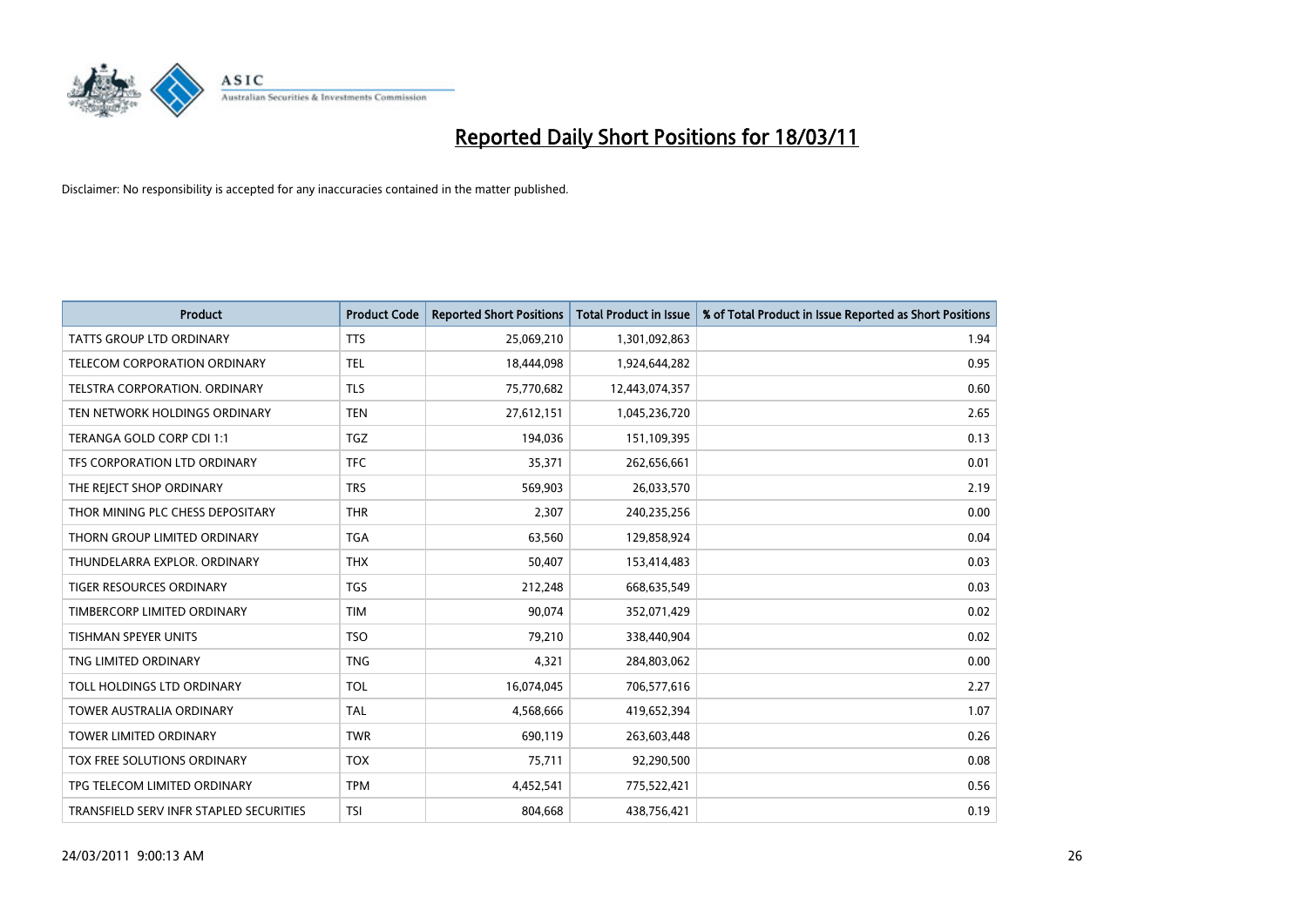

| <b>Product</b>                            | <b>Product Code</b> | <b>Reported Short Positions</b> | Total Product in Issue | % of Total Product in Issue Reported as Short Positions |
|-------------------------------------------|---------------------|---------------------------------|------------------------|---------------------------------------------------------|
| <b>TRANSFIELD SERVICES ORDINARY</b>       | <b>TSE</b>          | 3,426,126                       | 549,715,957            | 0.61                                                    |
| TRANSPACIFIC INDUST. ORDINARY             | <b>TPI</b>          | 19,867,903                      | 960,638,735            | 2.06                                                    |
| TRANSURBAN GROUP TRIPLE STAPLED SEC.      | <b>TCL</b>          | 5,117,626                       | 1,443,543,731          | 0.35                                                    |
| TRINITY GROUP STAPLED SECURITIES          | <b>TCQ</b>          | 3,419                           | 231,701,539            | 0.00                                                    |
| TROY RESOURCES NL ORDINARY                | <b>TRY</b>          | 75,421                          | 87,565,323             | 0.08                                                    |
| UGL LIMITED ORDINARY                      | <b>UGL</b>          | 5,268,419                       | 166,047,171            | 3.17                                                    |
| UNILIFE CORPORATION CDI US PROHIBITED     | <b>UNS</b>          | 262,903                         | 272,951,939            | 0.08                                                    |
| UXC LIMITED ORDINARY                      | <b>UXC</b>          | 150,466                         | 305,789,718            | 0.04                                                    |
| VALAD PROPERTY GROUP STAPLED US PROHIBIT. | <b>VPG</b>          | 3,914,610                       | 115,108,116            | 3.40                                                    |
| <b>VDM GROUP LIMITED ORDINARY</b>         | <b>VMG</b>          | 11.116                          | 193,127,749            | 0.01                                                    |
| <b>VENTURE MINERALS ORDINARY</b>          | <b>VMS</b>          | 175,061                         | 220,943,592            | 0.08                                                    |
| VENTUREX RESOURCES ORDINARY               | <b>VXR</b>          | 4,199,014                       | 1,087,242,726          | 0.39                                                    |
| <b>VIRGIN BLUE HOLDINGS ORDINARY</b>      | <b>VBA</b>          | 36,394,497                      | 2,210,197,600          | 1.64                                                    |
| <b>VISION GROUP HLDGS ORDINARY</b>        | <b>VGH</b>          | 78.000                          | 73,583,806             | 0.11                                                    |
| VITA GROUP LTD ORDINARY                   | <b>VTG</b>          | 75,190                          | 142,499,800            | 0.05                                                    |
| VITERRA INC CDI 1:1                       | <b>VTA</b>          | 3.828                           | 68,629,939             | 0.01                                                    |
| <b>WATPAC LIMITED ORDINARY</b>            | <b>WTP</b>          | 112,713                         | 183,341,382            | 0.05                                                    |
| WDS LIMITED ORDINARY                      | <b>WDS</b>          | 87,202                          | 143,107,458            | 0.07                                                    |
| WEBFIRM GROUP LTD ORDINARY                | <b>WFM</b>          | 16,305                          | 676,342,536            | 0.00                                                    |
| <b>WEBIET LIMITED ORDINARY</b>            | <b>WEB</b>          | 312,527                         | 77,961,278             | 0.41                                                    |